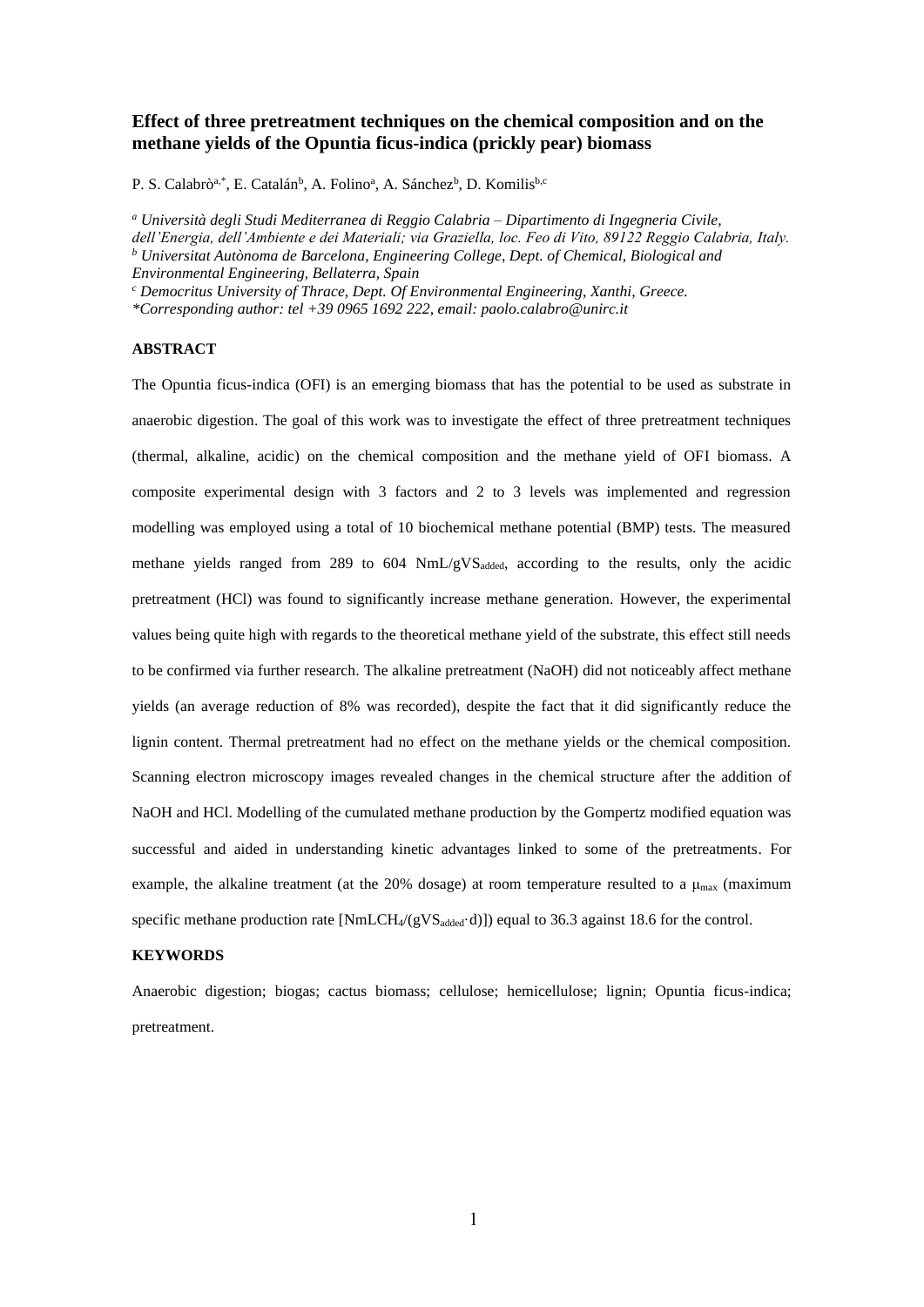### **Introduction**

The large-scale feedstock cultivation for biofuel production has changed dramatically agricultural land use, decreased food availability and boosted food price dynamics, especially in developing countries (Ruane et al., 2010; Valentine et al., 2012). Due to these negative impacts, production is shifting to second generation biofuels and research for new feedstocks is intense. The choice of the most adapt substrate has to be performed analysing several issues, such as availability of agro-industrial residues, adaptation of second-generation energy crops to local soil and climate, transportation costs and environmental impacts (Ruane et al., 2010; Chandra et al., 2012; Moraes et al., 2014; Pierie et al., 2015). The organic substrate tested in this paper is a cactus named Opuntia ficus-indica L. (Mill.), commonly known as "prickly pear". Opuntia ficus-indica (OFI) has a crassulacean acid metabolism (CAM) system, that allows to adapt in areas with very limited rainfall (Consoli et al., 2013). The plant's native area is Mexico (Cushman et al. 2015), but it is also completely adapted to the Mediterranean area and to semiarid zones of North and South America, Africa and Australia. In some areas it is cultivated to obtain edible fruit, or to be used as a vegetable, cattle fodder and forage production (García de Cortázar and Nobel, 1992). The cladodes (the plant's green branches) of OFI are a potential excellent source of lignocellulosic biomass with a yield of 10 to 50 Mg dry mass/(year·ha) (García de Cortázar and Nobel, 1992; Consoli et al., 2013; Gabriel et al., 2014; Liguori et al., 2014). Higher values (Liguori et al., 2014) of biomass production refer to high density plantings (24 plants/m<sup>2</sup>), while lower values are set for orchards optimised for fruit production  $(0.24 \text{ plants/m}^2)$ .

The average chemical composition of OFI biomass is shown in Table 1. According to the table, the material can be classified as a lignocellulosic feedstock.

Lately, there is an increasing interest on the use of the OFI biomass as a substrate for anaerobic digestion and bioethanol production (Obach and Lemus, 2006; Haladová et al., 2011; Jigar et al., 2011; Ortiz-Laurel et al. 2014; Ramos-Suárez et al. 2014; Yang et al. 2015; de Souza Filho et al. 2016; Santos et al., 2016). The main sources of such biomass are due to the pruning of prickly pear orchards. For optimal fruit production, the "scozzolatura" (a Sicilian term without an equivalent in English), is normally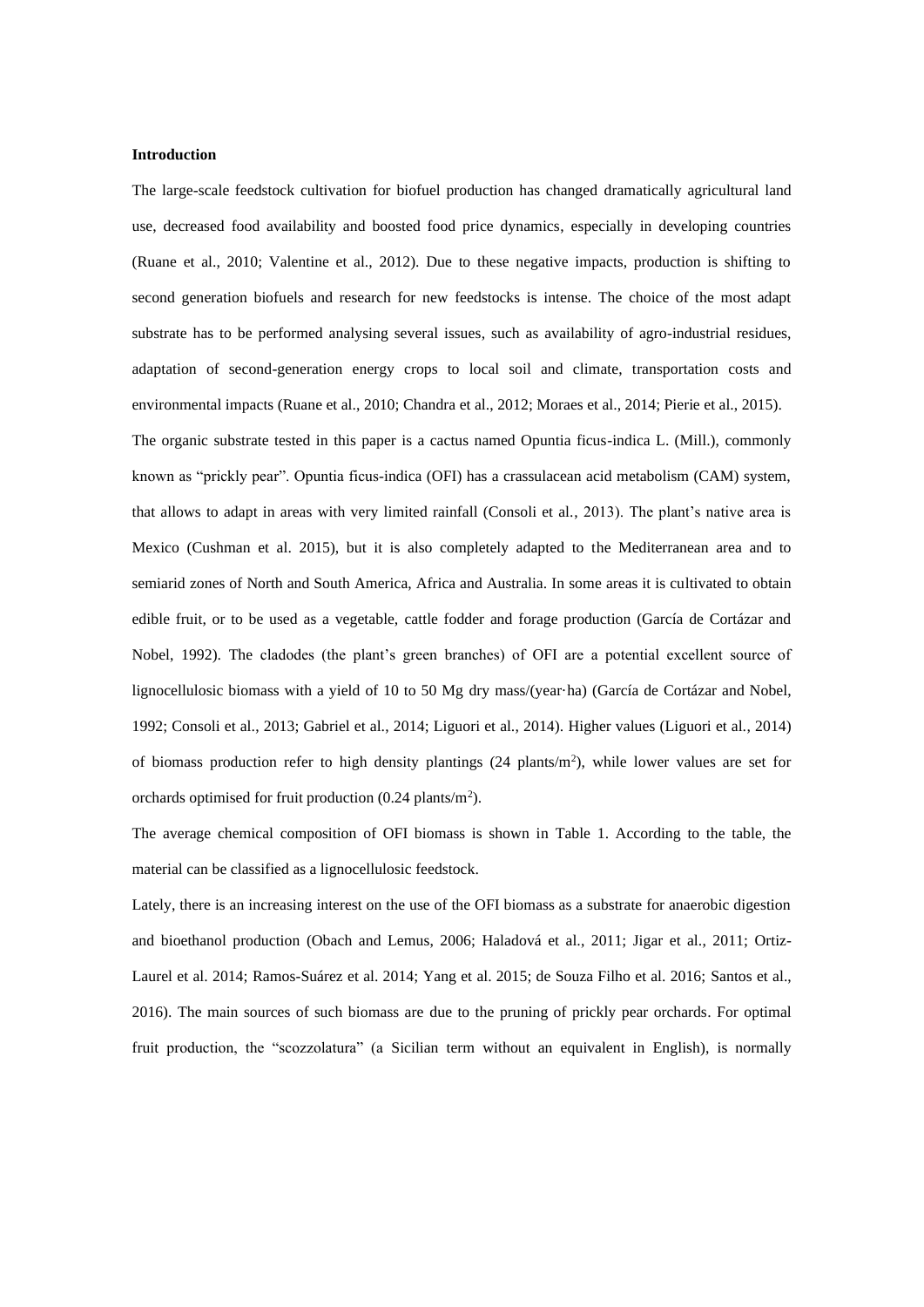performed in June and consists in the removal of the first flush of cladodes and flowers to promote a return bloom and a retarded and improved fruit production (Barbera et al., 1991; Liguori and Inglese, 2015). According to Rodiguez-Felix and Cantwell (1988), the crude fiber and protein content of young cladodes decrease with growth. This fact must be taken into account when optimizing the management of a plantation of OFI to be used as substrate for anaerobic digestion.

Table 1. Average chemical composition of OFI

| Constituent                                                                    | g/100g             |  |  |  |  |
|--------------------------------------------------------------------------------|--------------------|--|--|--|--|
|                                                                                | (dry weight basis) |  |  |  |  |
| Moisture (wet basis)                                                           | $88 - 95$          |  |  |  |  |
| Carbohydrates (total polysaccharides)                                          | 64-71              |  |  |  |  |
| Ash                                                                            | $17 - 24$          |  |  |  |  |
| Lignin                                                                         | $8 - 16$           |  |  |  |  |
| Cellulose                                                                      | $7 - 22$           |  |  |  |  |
| Hemicellulose                                                                  | $9 - 19$           |  |  |  |  |
| Protein                                                                        | $4 - 10$           |  |  |  |  |
| Lipid                                                                          | $1 - 4$            |  |  |  |  |
| Adapted from Gabriel and Victor, 2014; do N. Santos et al., 2016; Yang et al., |                    |  |  |  |  |
| 2015; Malainine et al., 2015.                                                  |                    |  |  |  |  |

As already mentioned, OFI (prickly pear) is native of Mexico but it is present in other areas of the World; in some of them (e.g. in Southern Italy) its presence is part of the natural landscape and ecosystem while in others (e.g. U.S., Australia, South Africa) it is considered a weed and active measures for its control are taken (Austalian Invasive Cacti Network, 2017; Brutsch and Zimmermann, 1993; United States Department of Agriculture, 2014).

Obach and Lemus (Obach and Lemus, 2006) have evaluated, during an experiment in a semi-continuous  $1 \text{ m}^3$  mesophilic digester, the biogas potential of OFI with a reported methane yield equal to around 500 NmLCH4/gVS. Ortiz-Laurel et al. (2014) reported a production of 244 NmLCH4/gVS while Ramos-Suarez et al. (2014), using a similar species (Opuntia maxima), measured a production of 142 NmLCH4/gVS during a batch experiment, the low production was attibuted to a possible destabilization of the process due to the high amount of soluble carbohydrates available. The same authors carried out also a semi-continuous experiment, where the same feedstock was used in codigestion with 25% microalgae (Scenedesmus sp., whose biomethane potential measured during a batch experiment was 140  $NmLCH<sub>4</sub>/gVS$ ) reporting a much higher production equal to 308 NmLCH $_{4}/gVS$ . The high difference was attibuted to a synergistic effect between the two substrates. Table 2 summarizes the main findings from recent anaerobic experiments performed with OFI without any pretreatment.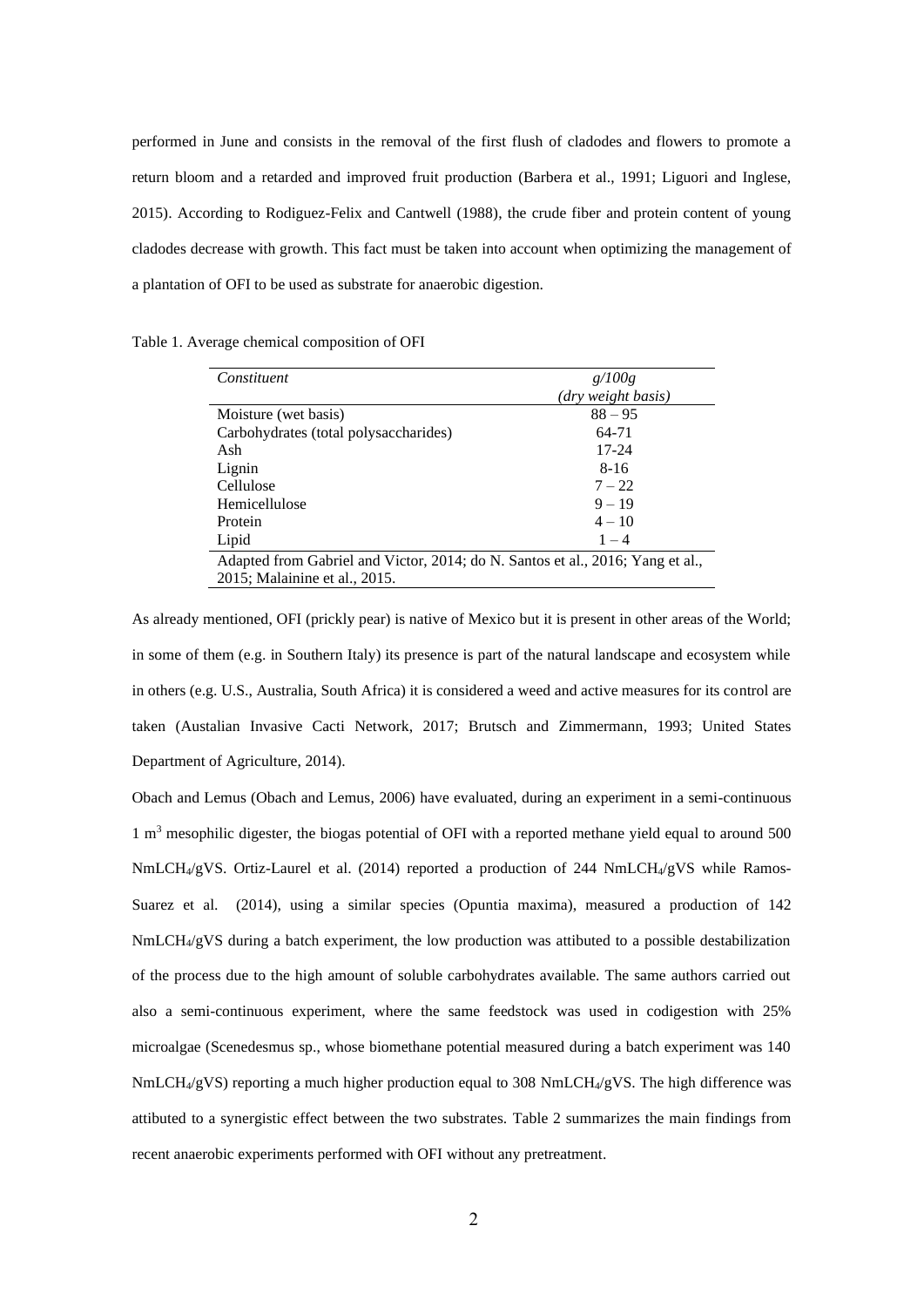| Reference                                | Ortiz-Laurel et al., | Obach and Lemus, | Ramos-Suárez et al.,                                  | Ramos-Suárez et al.,          | Santos et al., 2016      |
|------------------------------------------|----------------------|------------------|-------------------------------------------------------|-------------------------------|--------------------------|
|                                          | 2014                 | 2006             | 2014                                                  | 2014                          |                          |
| Substrate                                | OFI                  | OFI              | Opuntia maxima                                        | Opuntia maxima                | OFI                      |
|                                          |                      |                  |                                                       | (75%)+Scenedesmus sp.         |                          |
|                                          |                      |                  |                                                       | (25%)                         |                          |
| Operating mode                           | N.A.                 | Semi-continuous  | Batch                                                 | Semi-continuous               | Semi-continuous          |
| Methane yeld [NmL/gVS <sub>added</sub> ] | 203.6                | 501              | 142.4                                                 | 308                           | 517                      |
| Temperature of the experiment [°C]       | N.A.                 | Mesophilic       | 37                                                    | 37                            | $\overline{\phantom{a}}$ |
| Digester volume $[m^3]$                  | N.A.                 | $\mathbf{1}$     | 0.001                                                 | 0.003                         | N.A.                     |
| Duration of experiment [days]            | N.A.                 | 83               | 40                                                    | 15 (hydraulic retention       | N.A.                     |
|                                          |                      |                  |                                                       | time)                         |                          |
| <b>Notes</b>                             |                      |                  | $VS_{\text{inoculum}} / VS_{\text{substrate}} = 2.0,$ | Organic loading rate $= 5.33$ |                          |
|                                          |                      |                  | $C/N=51$ , yield from                                 | $gVS/(L \cdot d)$             |                          |
|                                          |                      |                  | Scenedesmus $sp = 140.3$                              |                               |                          |
|                                          |                      |                  | NmL/gVS                                               |                               |                          |

# Table 2. Experimental data and operating parameters from recent anaerobic digestion experiments on OFI without any pretreatment

OFI: *Opuntia ficus indica* (prickly pear biomass); N.A: Not available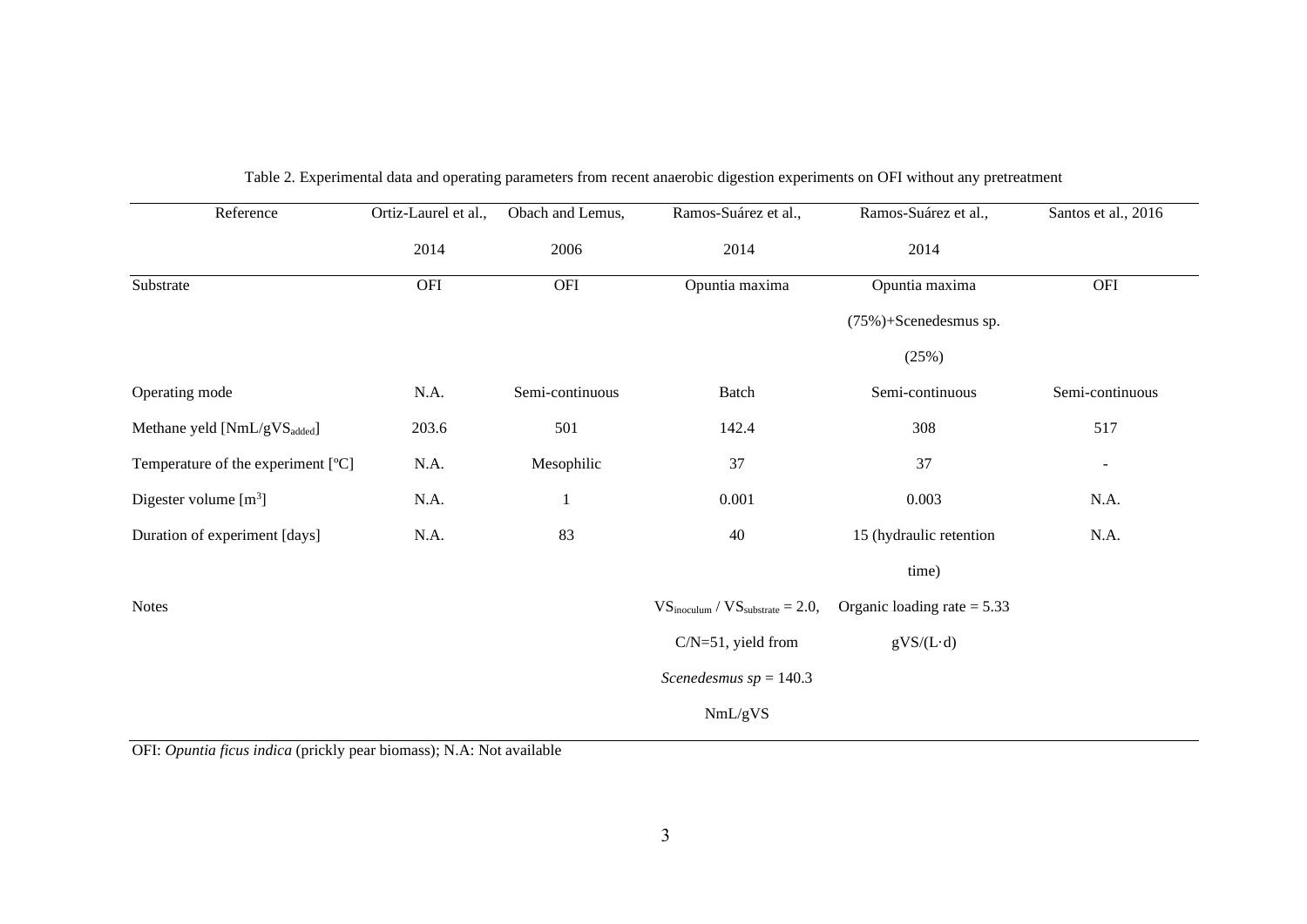To allow the conversion of lignocellulosic substrates to the highest possible degree through biological processes, it is necessary to increase the accessibility of cellulose by bacteria by "breaking the lignin seal" (Antonopoulou et al., 2015). To make cellulose more accessible to biodegradation, several pretreatment techniques have been used (Taherzadeh and Karimi, 2008; Kumar et al., 2009). In addition to the above, a pretreatment method can enhance hydrolysis, but it should also avoid the degradation of carbohydrates or of other readily biodegradable compounds, avoid the formation of byproducts that are inhibitory to subsequent processes (e.g. hydrolysis) and guarantee technical feasibility and economical sustainability (Taherzadeh and Karimi, 2008).

Acid pretreatment with sulphuric or hydrochloric acids, for example, allows the transformation of hemicellulose and can increase the accessibility of cellulose for the subsequent enzymatic hydrolysis (Mosier et al., 2005; Kumar et al., 2009). Drawbacks of acid pretreatment are typically the degradation of hemicellulosic sugars and the formation of undesired compounds such as furfurals (Taherzadeh and Karimi, 2008). Alkaline pretreatment (with NaOH, KOH, lime, ammonia or urea) has been implemented on several organic substrates and often provides good results with regard to neutralization of pH, alteration of the lignin structure, solubilisation of hemicellulose and the increase of the accessibility of cellulose (Galbe and Zacchi, 2007; Kumar et al., 2009; Sambusiti et al., 2013a; Sambusiti et al., 2013b; Montgomery and Bochmann, 2014).

Thermal pretreatment can be used alone or in combination with chemical ones to reach similar objectives (Mosier et al., 2005; Kumar et al., 2009; Antonopoulou et al., 2015).

The objective of this paper is the evaluation of the effect of the thermal, alkaline and acidic pretreatments on the composition and on the biochemical methane potential (BMP) of the OFI cladodes (herein referred to as OFI). The pretreatment procedure has been kept as simple as possible to simulate the actual process that can be applied in a full-scale facility.

Even though OFI has been extensively studied for agronomic purposes (e.g. fruit and forage production), scientific literature is very scarce on issues related to its exploitation as an anaerobic digestion feedstock (Obach and Lemus, 2006; Haladová et al., 2011; Jigar et al., 2011; Ortiz-Laurel et al., 2014; Ramos-Suárez et al., 2014; Santos et al. 2016). In addition, a detailed characterization of the OFI biomass is completely lacking from the literature.

The novelty of this work lies on the following: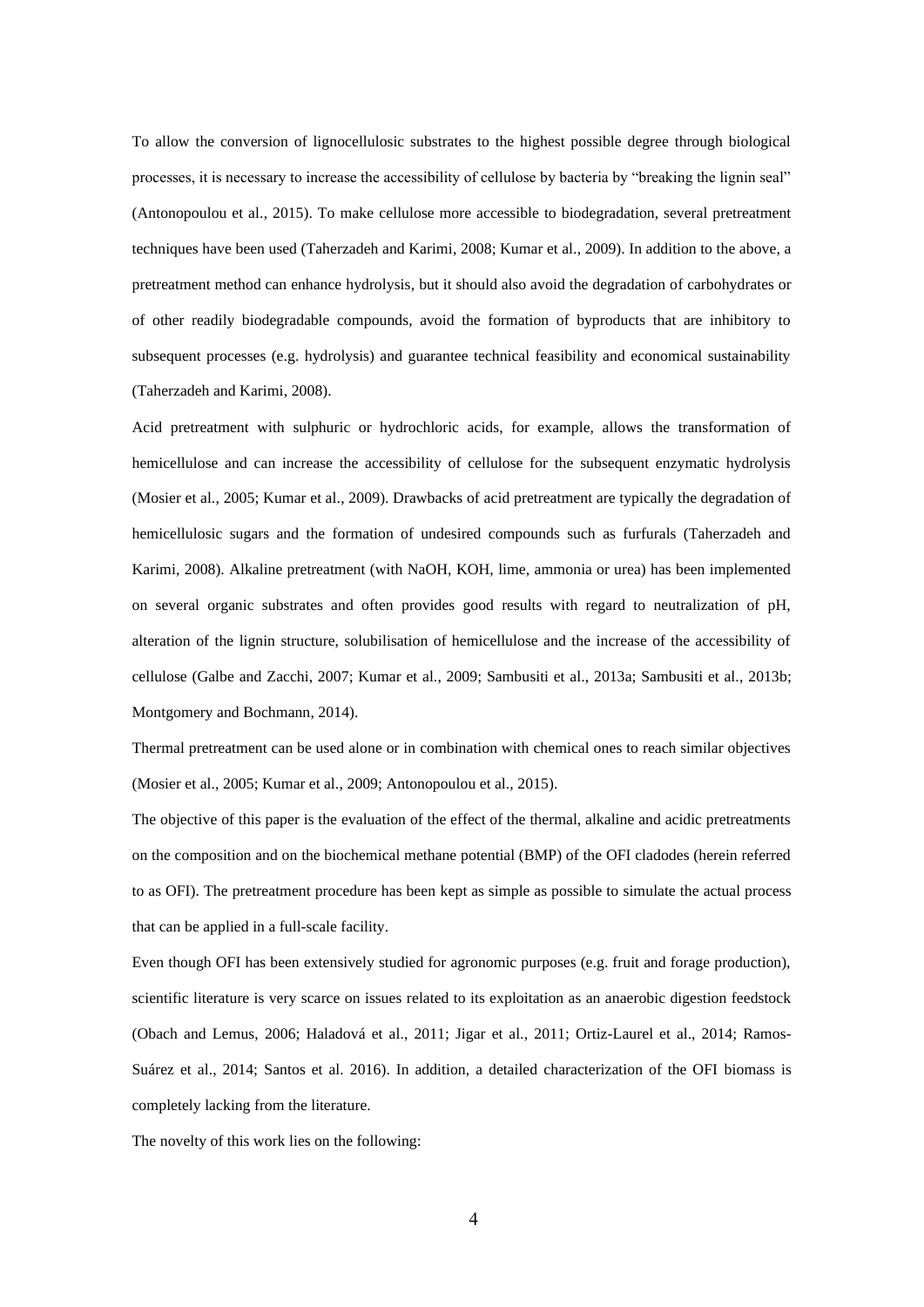- the methane potential of OFI after various pretreatment techniques is evaluated for the first time;
- a thorough characterization of the OFI biomass into its lignocellulosic and elemental content is presented;
- a statistical approach, based on best reduced regression modelling, is presented to accurately evaluate the effects of the pretreatments techniques on both the chemical composition and the methane potential of the OFI biomass. We believe that the statistical modelling aspect in our work is a novelty and strengthens the discussion of our experimental findings.

#### **Materials and methods**

### *Sampling and basic characterisation*

A total amount of 5 kg of OFI cladodes (approximately one year old) was collected from two different randomly selected spontaneous trees, growing near the campus of Università Mediterranea di Reggio Calabria on non–irrigated and non–cultivated land. To ensure the homogeneity of the feedstock for characterisation and experiments, the cladodes were immediately manually chopped (average volume 2 cm<sup>3</sup>) with a knife, milled using a commercial blender at maximum power (Silvercrest Blender, 550 W) and then placed in closed containers at 4 °C until further use. Due to the high-water content, cladodes were easily converted to a slightly dense fluid.

Total solids (TS), volatile solids (VS) and pH were measured according to conventional standard methods (Eaton and Franson, 2005) in duplicates.

Elemental (ultimate) analysis (C, H, N, S) of all substrates (raw and after pretreatment) was performed with an elemental analyzer (Thermo-Electron, USA, model: EA-1110, CHNS-O) (Komilis et al. 2012). One to two milligrams of the dried and pulverized samples was placed in tin capsules. The samples were combusted in a column that contained electrolytic copper and copper oxide catalysts placed in an oven kept at 1000 $^{\circ}$ C. The combustion resulted in the generation of CO<sub>2</sub>, N<sub>2</sub>, H<sub>2</sub>O and SO<sub>2</sub> that were measured via gas chromatography and a thermal conductivity detector (TCD) to respectively quantify solid C, N, H and S. Helium flow was maintained at 100 ml/min and oxygen injection lasted 60 s. The chromatographic column was a 2 m Teflon PQSW packed column. The GC oven temperature was kept steadily at 60°C. Oxygen (O) was calculated indirectly as the difference of the sum of C, H, N and S from the organic matter (volatile solids) content. Using the results of the elemental composition, an empirical formula was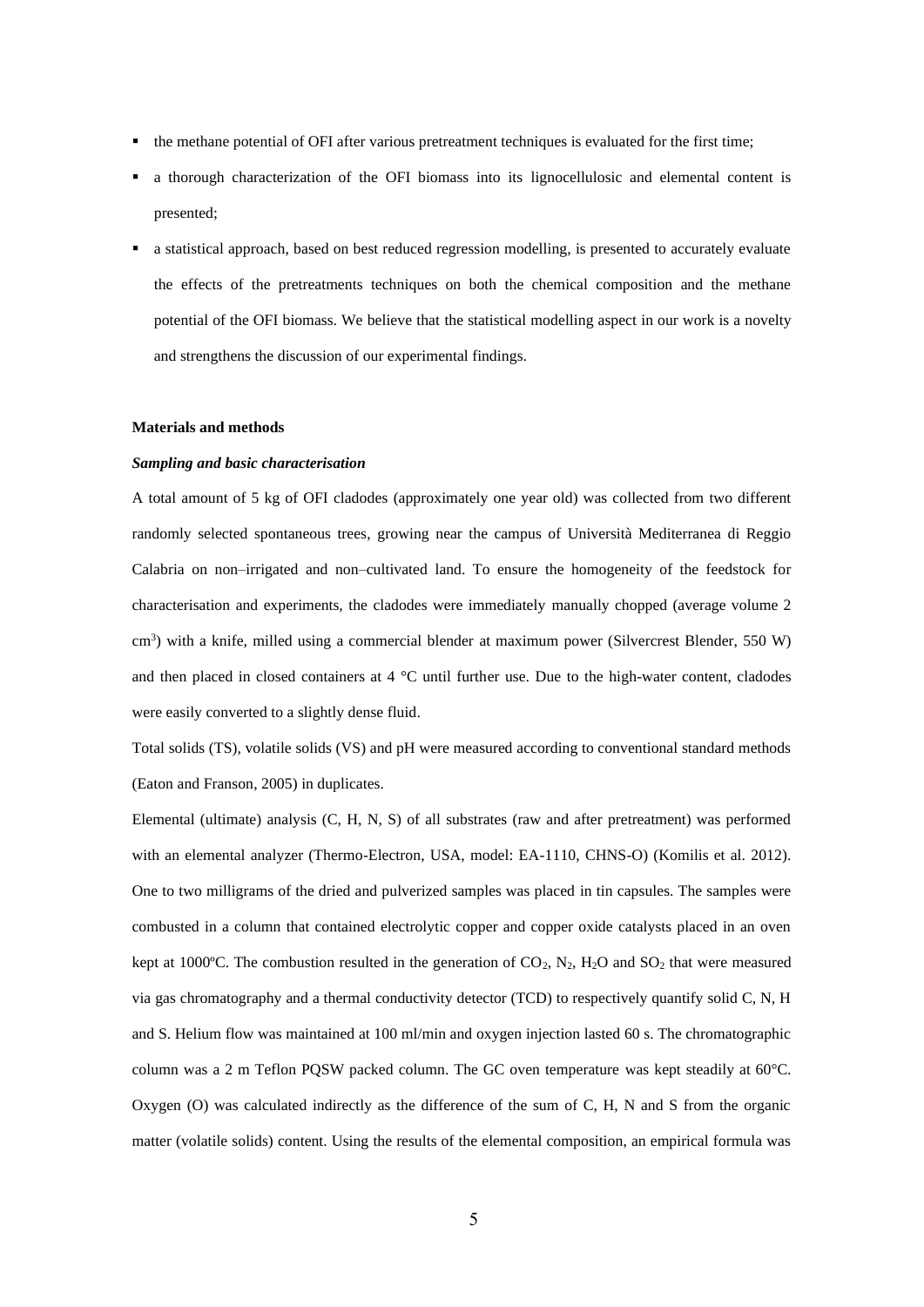developed for all substrates.

Sugars and lignin contents were measured in triplicates according to (Pettersen et al., 1984) and (Sluiter et al., 2012) with modifications presented in (Komilis and Ham, 2000). In brief: approximately 150 mL of hot water (at 55 to 60°C) passed through 1 g (per triplicate) of dried and ground material. The amount removed was labeled as hot water-soluble sugars (HWSS) and was determined with weight difference (in g DM). Then, a second extraction was performed on the same material with a mixture of toluene:ethanol (2:1) to remove fats/waxes/lipids. That group of compounds was also quantified via dry mass difference. From the remaining amount, 0.3 mg were removed (per replicate) and were acid digested with 72% sulfuric acid. After digestion, 63 mL of water were added and the solution was autoclaved for 1 hour at 122ºC and 1.5 bar. Then, the material was filtered through a glass filter (0.45 μm). The solid residue captured on filter was dried and lignin was quantified via the loss on ignition at 550ºC (Pettersen et al., 1984; Komilis and Ham, 2000). In the resulting filtrate, solid powdered  $CaCO<sub>3</sub>$  was gradually added to achieve a final pH close to 6. Then, the filtrate was centrifuged at 3500 rpm for 10 min to separate the  $CaCO<sub>3</sub>$  and the supernatant (now with a pH between 6 to 7) was filtered via a syringe type 0.22 µm filter prior to injection into the HPLC. Cellulose was quantified as D-glucose (SIGMA®, purity >99%) and hemicellulose was quantified as the sum of L-arabinose, D-mannose, D-galactose and D-xylose (SIGMA®, purity >99%). A REZEX® RPM monosaccharide column was used (300x7.8 mm), with lead as the ionic form, and with distilled water as the mobile phase. The mobile phase flowrate was kept at 0.6 mL/min while a guard column was also used. The HPLC system was a DIONEX® Model Ultimate 3000. No cellobiose peaks were detected in any of the chromatographs, since that would indicate the partial efficiency of the acid digestion step. A four-point linear calibration was developed for each of the five aforementioned sugars and the achieved  $R^2$  of the calibration line was always higher than 0.99 for all. All measurements were done in triplicates (starting with 1 g per replicate). A recovery test was performed with pure cellulose and a 96% recovery was calculated. The same procedure was followed without any samples (blanks) and no peaks of any type of sugars (e.g. cellobiose) were detected that would indicate incomplete digestion of cellulose. A verification of the calibration was always performed prior to the initiation of a series of measurements. Results of all five groups (HWSS, fats/waxes, cellulose, hemicelluloses and lignin) are presented on a TS basis of the initial dry sample prior to any extractions. All sugars and lignin analyses were performed in triplicates.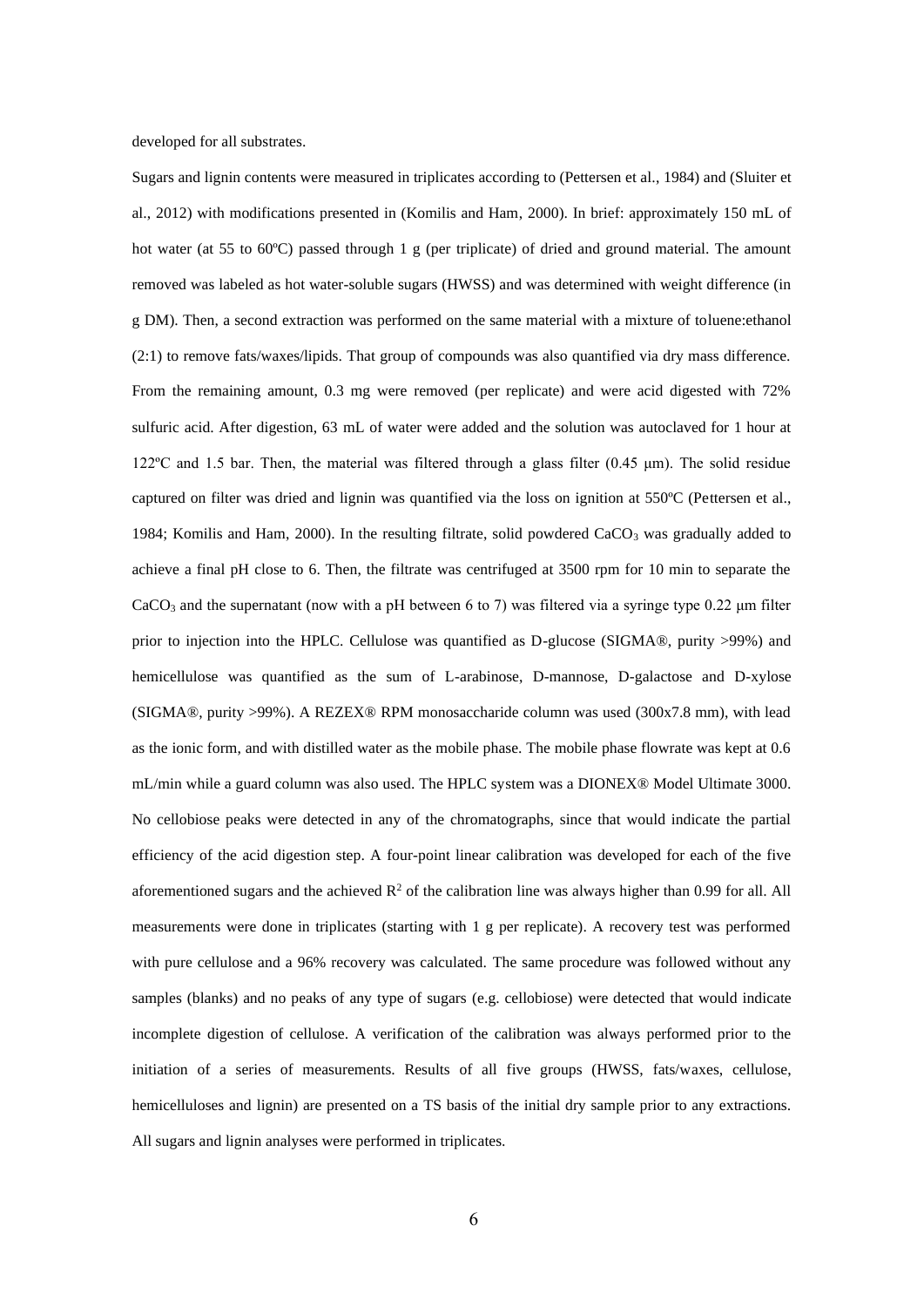The theoretical methane yield was calculated according to both the Buswell chemical equation 1 (Buswell and Mueller 1952, Raposo et al., 2011) by knowledge of the empirical formula of the material (without including the N and S), and, by knowledge of the organic fraction composition (lipids, proteins, and carbohydrates), by equation 2 (Raposo et al., 2011):

$$
C_nH_aO_b + (n - a/4 - b/2)H_2O \n\overset{.}{=} (n/2 + a/8 - b/4) \n\quad CH_4 + (n/2 - a/8 + b/4) \n\tag{1}
$$

Bo−ThOFC = 415·%Carbohydrates+496·%Proteins+1014·%Lipids (2)

With B<sub>o-ThOFC</sub> methane yield calculated by knowledge of the organic fraction composition. The percentage of all fractions in %TS.

SEM observation of the dried OFI biomass was performed with a PHENOM SEM equipped with microanalysis at about 1000X and 9600X.

# *Experimental design and regression modeling*

A composite factorial experimental design was employed to assess the effect of the alkali, acidic and thermal pretreatments on the chemical composition and the methane yields. The experimental design is included in Table 3.

The pretreatment conditions (i.e. chemical dosages of up to 20% and temperature up to 80ºC) were chosen on the basis of existing literature (Kumar et al., 2009; Sambusiti et al., 2013a; Antonopoulou et al., 2015; Calabrò et al., 2015; Zhang et al., 2015). In particular, the highest dosage was chosen to verify an "extreme" condition which is probably non-easily applicable in field operations for economictechnical reasons but still investigated by researchers.

| # Experiment | Reagent<br>used | Dosage<br>[g/100gTS] | Pretreatment<br>duration<br>[ $h$ ] | Temperature<br>[°C] |
|--------------|-----------------|----------------------|-------------------------------------|---------------------|
| Baseline*    |                 |                      |                                     | Room Temp.          |
|              |                 |                      | 24                                  | 80                  |
|              | <b>NaOH</b>     | 2                    | 24                                  | Room Temp.          |
| 3            | <b>NaOH</b>     | 20                   | 24                                  | Room Temp.          |
| 4            | <b>NaOH</b>     | 2                    | 24                                  | 80                  |
| 5            | <b>NaOH</b>     | 20                   | 24                                  | 80                  |
| 6            | HC <sub>1</sub> | 2                    |                                     | Room Temp.          |
|              | HC <sub>1</sub> | 20                   |                                     | Room Temp.          |
| 8            | <b>HCl</b>      | $\mathfrak{D}$       |                                     | 80                  |
|              | HCl             | 20                   |                                     | 80                  |

Table 3. Experimental design

Two *(*2) replicates per BMP experiment were performed.

\*untreated sample (raw OFI)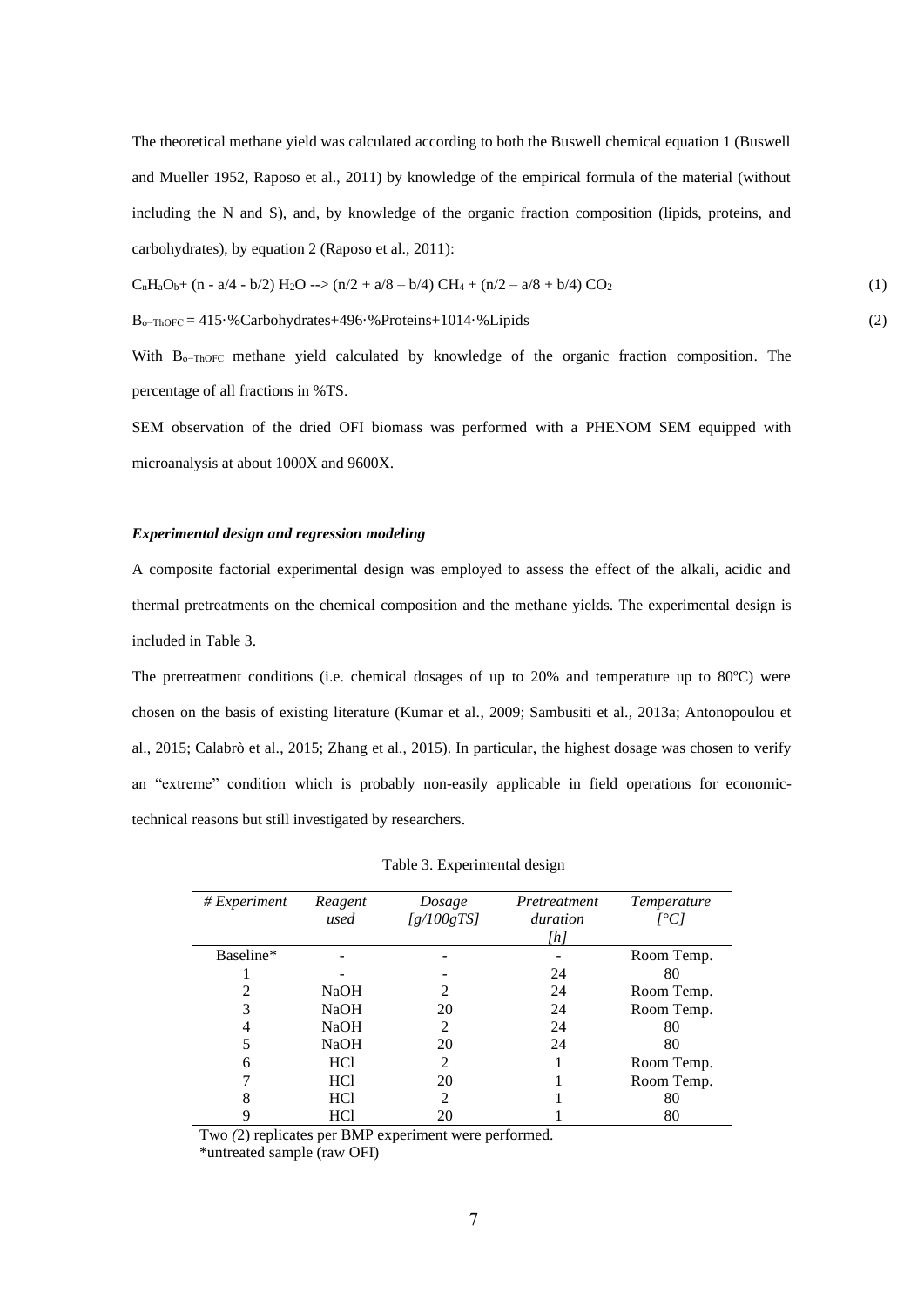According to Table 3, the three factors statistically examined in this work were: i) the chemical reagent, ii) the chemical dosage and iii) the temperature. Results were analysed with a regression equation using the aforementioned three factors as continuous variables with the levels being:

- Chemical reagent type (3 levels): None, NaOH, HCl;
- Chemical dosage  $(3 \text{ levels})$ : 0%, 2%, 20%;
- Temperature (2 levels): Room temperature (i.e. 24°C), 80 °C.

The following generic regression model was fitted to the data whilst all variables were treated as continuous.

$$
Parameter = a \cdot Temp + b \cdot HCl + c \cdot NaOH
$$
 (3)

where: Parameter is either the HWSS, cellulose, hemicellulose or lignin contents (or the methane yield) in % TS (or mL/gVS); Temp: Temperature in ºC; HCl: dosage in %; NaOH: dosage in %; a, b, c: regression coefficients.

During regression modelling, the best reduced models were calculated according to the procedure described by (Brown and Berthouex, 2002), which is based on the idea that the non-significant terms are gradually removed from the initial complete regression model, until a simpler (reduced) model (best regression model) is reached that contains only the statistically significant terms.

Two *(*2) replicates per BMP experiment were performed. The solids analysis, on the other hand, was performed in triplicates (3 replicates analysed per untreated / pretreated solid sample).

### *Pretreatment procedure*

Powdered NaOH (reagent grade, Sigma-Aldrich®) and HCl solution 36% (Alfa Aesar) were added to the milled OFI without dilution; the mixture was then manually stirred for about 2 minutes. Pretreatment was carried out on closed beakers (glass, 250 mL, non-hermetically sealed) that, in the case of 24h duration treatments, were manually shaken every 8 hours.

Thermal and thermo-chemical pretreatment was carried out by placing the beakers in an oven at 80  $\pm$ 0.5 °C. All the pretreatment operations ended at the same time and biochemical methane potential (BMP)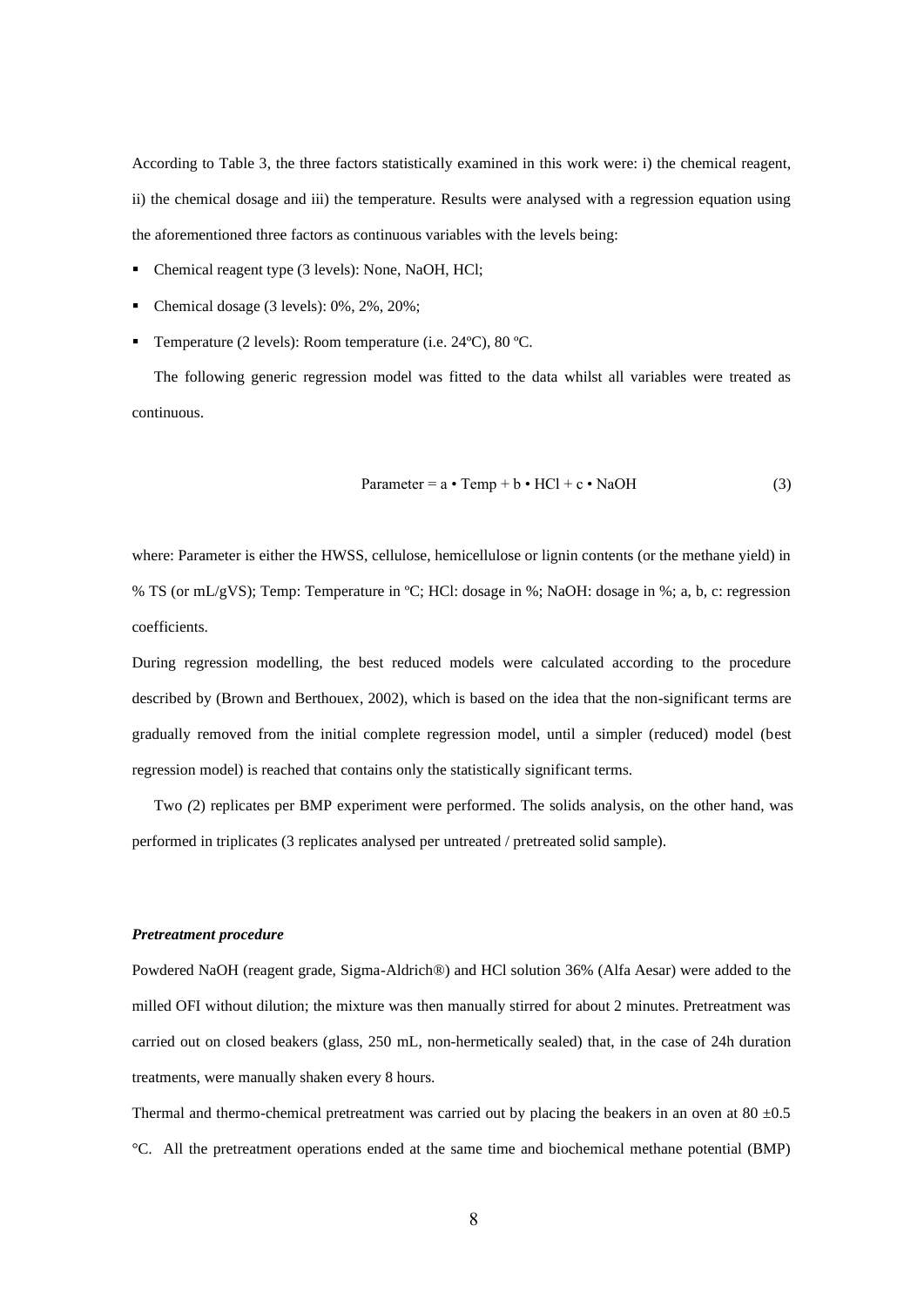tests and characterisation of pretreated material started immediately after the end of pretreatment to avoid any potential change from storage.

### *BMP experiments*

Biochemical methane potential (BMP) tests were performed in duplicates under mesophilic conditions (35±0.5°C). Tests were performed using a custom-made method based on Schievano et al. (2008) and Calabrò et al. (2015). The method employs 1.1 L bottles with three necks (two side necks, equipped with septa and the central main neck) that were placed in a thermostatic cabinet at  $35\pm0.5$  °C. The contents (substrate and inoculum) of each bottle were mixed by a magnetic stirrer throughout the 30 d period. About three times per week, biogas was slowly transferred into a second bottle (alkaline trap) containing 0.5 L of a 3M NaOH solution using a 100 mL syringe (Schievano et al., 2008). Through a side opening of the second bottle, a tube allowed to transfer biogas by the syringe. The carbon dioxide present in the biogas was absorbed into the alkaline solution. The pressure increase in the alkaline trap provoked the displacement of an amount of the alkaline solution that was transferred by a tube connected to another side opening in the bottle to a graduated volumetric cylinder. The total volume of the alkaline solution displaced by the gas was considered equal to the volume of methane present in the biogas. The volume of carbon dioxide was calculated by the difference of the methane volume from the total biogas volume.

All samples were inoculated with an anaerobic inoculum that was taken from the second stage of a digester operated under mesophilic conditions and fed on agro-residuals (mainly cattle manure, agriculture residuals and dairy residues). Immediately after sampling, inoculum was sieved (<1mm) to remove large fibrous materials (e.g. straw) and was then kept under endogenous anaerobic conditions at 35 °C for about 15 days to reduce non-specific biogas generation. The inoculum had a solid content of 52.6g TS/L and 36.2g VS/L and a pH of 8.4. Each batch was prepared by mixing 150 mL of inoculum and 2 g of NaHCO<sub>3</sub> (food grade, Solvay, Italy), added to ensure an adequate buffering capacity), then, immediately at the end of the pretreatment period, substrate was added by keeping an inoculum to substrate ratio (ISR, on a VS basis) at around 3. Since the measurement of VS from each substrate tested needs about 48h, the ISR was based on preliminary evaluations derived from the experience gained on other substrates. The actual ISR values varied, eventually, between 2.1 and 4.9 (mean 3.18±0.67). The total solids (TS) content of the material in the bottles was in the range  $6.2 - 7.5\%$  (mean  $6.8\% \pm 0.31\%$ ).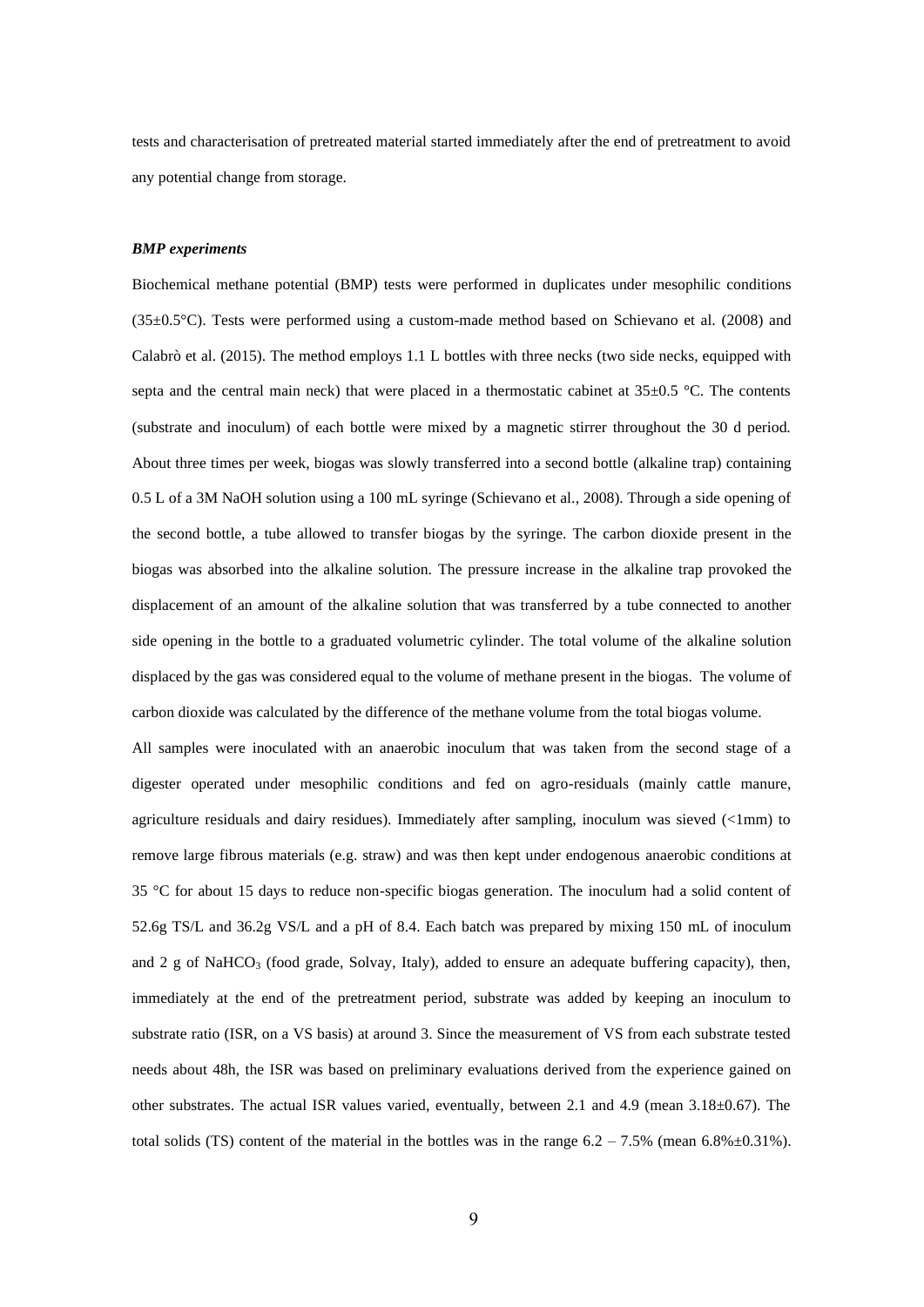The net specific biochemical methane production (BMP<sub>30</sub>) was calculated by equation 4:

$$
BMP_{30} = \frac{(V_{CH4,s} - V_{CH4,blank})}{VS_s \cdot V_s}
$$
\n(4)

where:  $BMP_{30}$  in  $NmLCH_4/gVS_{added}$ ;  $V_{CH4,s}$  is the 30 d gross methane production from all treatments (substrate + inoculum) in NmLCH4; VCH4,blank is the 30 d methane production of the inoculum itself in NmLCH<sub>4</sub>; VS<sub>s</sub> is the concentration of volatile solids from the feedstock present in the bottle at the beginning of the test (g VS/L) (i.e. VS added) and  $V<sub>S</sub>$  is the liquid volume (L) in the BMP bottle. Note that the BMP yields in this work are expressed per g of VS added substrate (contribution of inoculum corrected).

## *Modeling of methane profiles and empirical equation*

The specific cumulative methane production of BMP experiments was modelled using the modified Gompertz equation (Lo et al., 2010):

$$
y = A \exp\left\{-\exp\left[\frac{\mu_m \cdot e}{A}(\lambda - t) + 1\right]\right\} \tag{5}
$$

where: y is the specific methane accumulation  $[NmLCH_4/gVS_{added}]$  at time t; t is the time [d] over the test period; A is the specific methane production potential at infinite time [NmLCH4/gVS<sub>added</sub>];  $\mu_m$  is the maximum specific methane production rate [NmLCH<sub>4</sub>/gVS<sub>added</sub>·d];  $\lambda$  is the lag phase duration [d] and e is the Euler's constant.

The results of BMP tests were fitted to the modified Gompertz equation using the least square methods by applying the routine "Solver" of Microsoft Excel.

### **Results and discussion**

### *Feedstock composition*

Table 4 includes the basic characterization of the substrates from all experiments in terms of pH, TS and VS (initial TS and VS correspond to those of untreated material).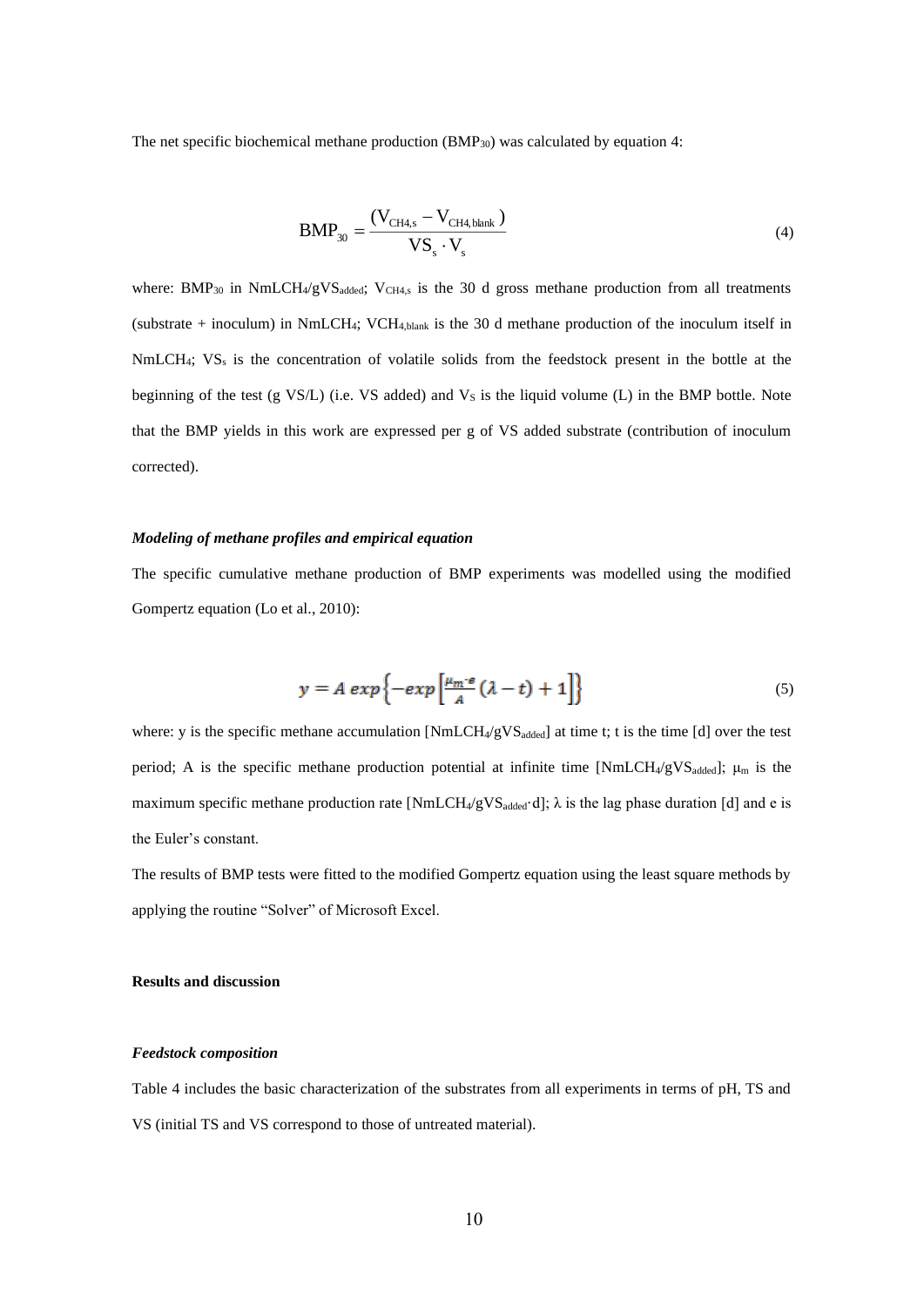| #        | Pretreatment    | Initial $pH^*$ | Final $pH^{**}$ | TS after<br>pret. $[%]$ | VS after<br>pret. [%TS] |
|----------|-----------------|----------------|-----------------|-------------------------|-------------------------|
| $\Omega$ | Raw substrate   | 4.8            | 4.8             | 6.6                     | 78.2                    |
|          | $80^{\circ}$ C  | 4.8            | 4.7             | 7.8                     | 78.5                    |
| 2        | NaOH, 2%, Amb.  | 9.2            | 6.2             | 6.1                     | 80.5                    |
| 3        | NaOH, 20%, Amb. | 12.1           | 10.8            | 7.6                     | 54.2                    |
| 4        | NaOH. 2%, 80°C  | 9.2            | 6.2             | 8.3                     | 77.7                    |
| 5        | NaOH, 20%, 80°C | 12.1           | 11.2            | 11.4                    | 62.4                    |
| 6        | HCl, 2%, Amb.   | 3.2            | 3.9             | 6.4                     | 80.8                    |
| 7        | HCl, 20%, Amb.  | 0.7            | 0.9             | 5.7                     | 81.3                    |
| 8        | HCl. 2%, 80°C   | 3.2            | 3.7             | 5.7                     | 80.2                    |
| 9        | HCl, 20%, 80°C  | 0.7            | 1.2             | 5.3                     | 80.5                    |

Table 4. Basic characterization of all feedstocks

\*: initial pH recorded right upon addition of the chemicals; \*\*: final pH recorded at the end of the pretreatment period

According to Table 4, the raw OFI biomass was acidic and it is evident how the nature of the reagent used (acidic or alkaline) greatly influenced the final pH of the treated material. The use of hydrochloric acid led to a very low final pH which could have a negative effect on the anaerobic digestion process as long as there was not enough buffering capacity present. The experiments with the 20% HCl dosage, in particular, reduced pH to around 1. The pH with the alkaline pretreatments at the 2% dosage was kept close to 6, indicating the buffering capacity of the material. The thermal pretreatment apparently did not alter the pH (4.8) of the initial material.

The same table reveals that the TS content after pretreatment varied. The NaOH pretreatment resulted in an increase of the solid content, most probably due to a build up of salts (Montgomery and Bochmann, 2014); this effect was amplified when alkali treatment was combined with the thermal one. The use of hydrochloric acid led to a reduction of the total solids (from 3% to about 20%), the effect was clearly dependent upon the dosage of the reactant and on the temperature and could be probably linked to hydrolisation / solubilisation processes.

Table 5 presents the four dominant fractions of the OFI biomass. Although fats/lipids were also quantified in this work, they were practically less than 0.1% TS in all cases, and are therefore not included in the table. Closures were close to 100% in almost all cases, except for the NaOH treatment at the 20% dosage. This might be explained by the fact that the addition of NaOH eventually increased the TS content. This was confirmed by the relatively low VS contents recorded for those two samples (see Table 4).

Table 5 reveals that the dominant component of the OFI was the HWSS which was approximately 50% of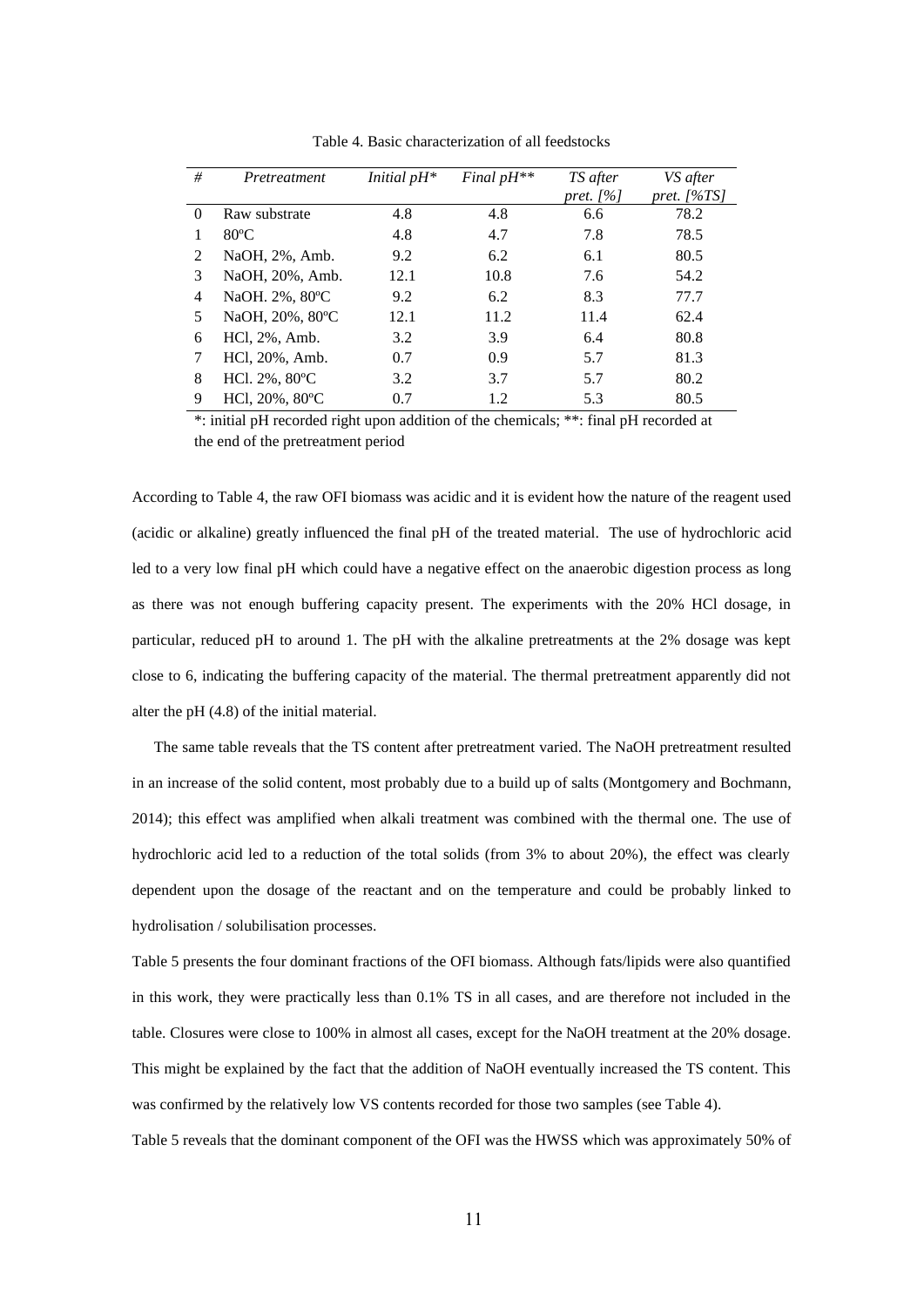the total dry weight. Cellulose was the next most abundant component with contents between 8% to 11%, which is in agreement with literature findings (see Table 1).

Hemicellulose and lignin were approximately similar with around 6% to 8%TS each. From the four sugars used to quantify hemicelluloses, the dominant ones were arabinose and mannose (both detected as one peak in the chromatogram) and comprised between 62% to 92% of the total hemicellulose polymer. The next fraction was galactose, whilst xylose was negligible (almost 0%) in all treatments.

| <b>Treatment</b> | $HWSS*$<br>$(\%TS)$                | $Diff.**$      | Cellulose<br>$(\%TS)$             | $Diff**$ .               | Hemicellulose<br>(%TS)             | $Diff.**$                | Lignin<br>$(\%TS)$                 | $Diff.**$ |
|------------------|------------------------------------|----------------|-----------------------------------|--------------------------|------------------------------------|--------------------------|------------------------------------|-----------|
| Raw substrate    | $48.2\%$ <sup>BC</sup> $\pm$ 1.4%  | $\blacksquare$ | $7.7\%$ <sup>C</sup> $\pm$ 0.41%  | $\overline{\phantom{a}}$ | $8.6\%$ <sup>A</sup> $\pm$ 0.43%   | $\overline{\phantom{a}}$ | $8.3\%$ <sup>A</sup> $\pm$ 0.32%   |           |
| $80^{\circ}$ C   | 51.8% $A_{\pm}$ 0.42%              | 7%             | $8.1\%$ <sup>C</sup> $\pm$ 0.55%  | 5%                       | 6.7% $BCD_{\pm}0.51%$              | $-22\%$                  | $7.4\%$ <sup>AB</sup> +1.3%        | $-11%$    |
| NaOH, 2%, Amb    | $51.5\%$ <sup>A</sup> $\pm$ 1.3%   | 7%             | $8.0\%$ <sup>C</sup> $\pm$ 0.07%  | 4%                       | $6.1\%$ <sup>DE</sup> $\pm$ 0.35%  | $-29%$                   | $7.2\%$ <sup>ABC</sup> +0.23%      | $-13%$    |
| NaOH, 20%, Amb   | $48.3\%$ <sup>BC</sup> $\pm$ 0.77% | 0%             | $11.1\%$ <sup>A</sup> $\pm$ 0.57% | 44%                      | $6.6\%$ <sup>CD</sup> $\pm$ 0.31%  | $-23%$                   | $5.7\%$ <sup>CD</sup> $\pm$ 0.36%  | $-31%$    |
| NaOH. 2%, 80°C   | 49.9% $ABC_{\pm}0.63%$             | 4%             | $8.5\%$ <sup>BC</sup> $\pm$ 0.39% | 10%                      | $7.8\%$ <sup>AB</sup> $\pm$ 0.28%  | $-9\%$                   | 6.2% $BCD_{\pm}0.02\%$             | $-25%$    |
| NaOH, 20%, 80°C  | $47.8\%$ <sup>C</sup> $\pm$ 0.65%  | $-1\%$         | $11.7\%$ <sup>A</sup> $\pm$ 0.15% | 52%                      | $7.4\%$ <sup>BC</sup> $\pm$ 0.30%  | $-14%$                   | $5.2\%$ <sup>D</sup> $\pm$ 0.19%   | $-37%$    |
| $HC1, 2\%$ , Amb | $51.7\%$ <sup>A</sup> $\pm$ 0.93%  | 7%             | $7.5\%$ <sup>C</sup> +0.44%       | $-3%$                    | $6.6\%$ <sup>CD</sup> $\pm$ 0.30%  | $-23%$                   | $7.5\%$ <sup>AB</sup> +0.20%       | $-10%$    |
| HCl, 20%, Amb    | $50.1\%$ <sup>ABC</sup> +1.3%      | 4%             | $9.3\%$ <sup>B</sup> $\pm$ 0.18%  | 21%                      | $6.1\%$ <sup>DE</sup> $\pm$ 0.08%  | $-29%$                   | $6.6\%$ <sup>BCD</sup> $\pm$ 0.51% | $-20%$    |
| HCl. 2%, 80°C    | 49.5% $ABC_{\pm}0.89%$             | 3%             | $8.3\%$ <sup>BC</sup> $\pm$ 0.14% | 8%                       | $7.5\%$ <sup>ABC</sup> $\pm$ 0.39% | $-13%$                   | $6.5\%$ <sup>BCD</sup> $\pm$ 0.15% | $-22%$    |
| HCl, 20%, 80°C   | 50.7% AB + 0.99%                   | 5%             | $8.3\%$ <sup>BC</sup> $\pm$ 0.78% | 8%                       | $5.2\% E + 0.70\%$                 | $-40%$                   | 6.1% $BCD + 0.51$ %                | $-27%$    |

Table 5. Composition of the OFI biomass

Means  $\pm$  standard deviation based on  $n=3$  (solids analyses were performed in triplicates)

\*Hot Water-Soluble Sugars; \*\*Diff. = Difference from the corresponding content of the untreated OFI

Different letters on the same column indicate statistically different means at p<0.05; Amb: Ambient (room) temperature.

Since this is the first study dealing with pretreatment of OFI biomass, only comparisons with studies dealing with other biomasses are possible. According to Table 5, the changes in cellulose, hemicellulose and lignin are higher than those reported in (Zhu et al., 2010), while they are sufficiently in agreement, especially for hemicellulose and lignin, with those reported elsewhere (Monlau et al., 2012; Sambusiti et al., 2013b; Antonopoulou et al., 2015; Zhang et al., 2015). The apparent marginal increase in cellulose content could be explained by the fact that part of the hemicellulose is transformed to D-glucose (Mosier et al., 2005; Taherzadeh and Karimi, 2008; Kumar et al., 2009) during chemical pretreatment. The raw substrate contains amounts of hemicellulose and lignin that are statistically higher than almost all other treatments. This indicates that pretreatment, with both chemicals (NaOH, HCl), effectively reduced the hemicellulose and lignin contents. Hemicellulose reduction lied in the range of  $9\% - 40\%$ , while lignin reduction was in the range of  $10 - 37\%$ . In agreement with (Sambusiti et al., 2013a), an increase in NaOH dosage (from 2% to 20%) led to a higher lignin removal.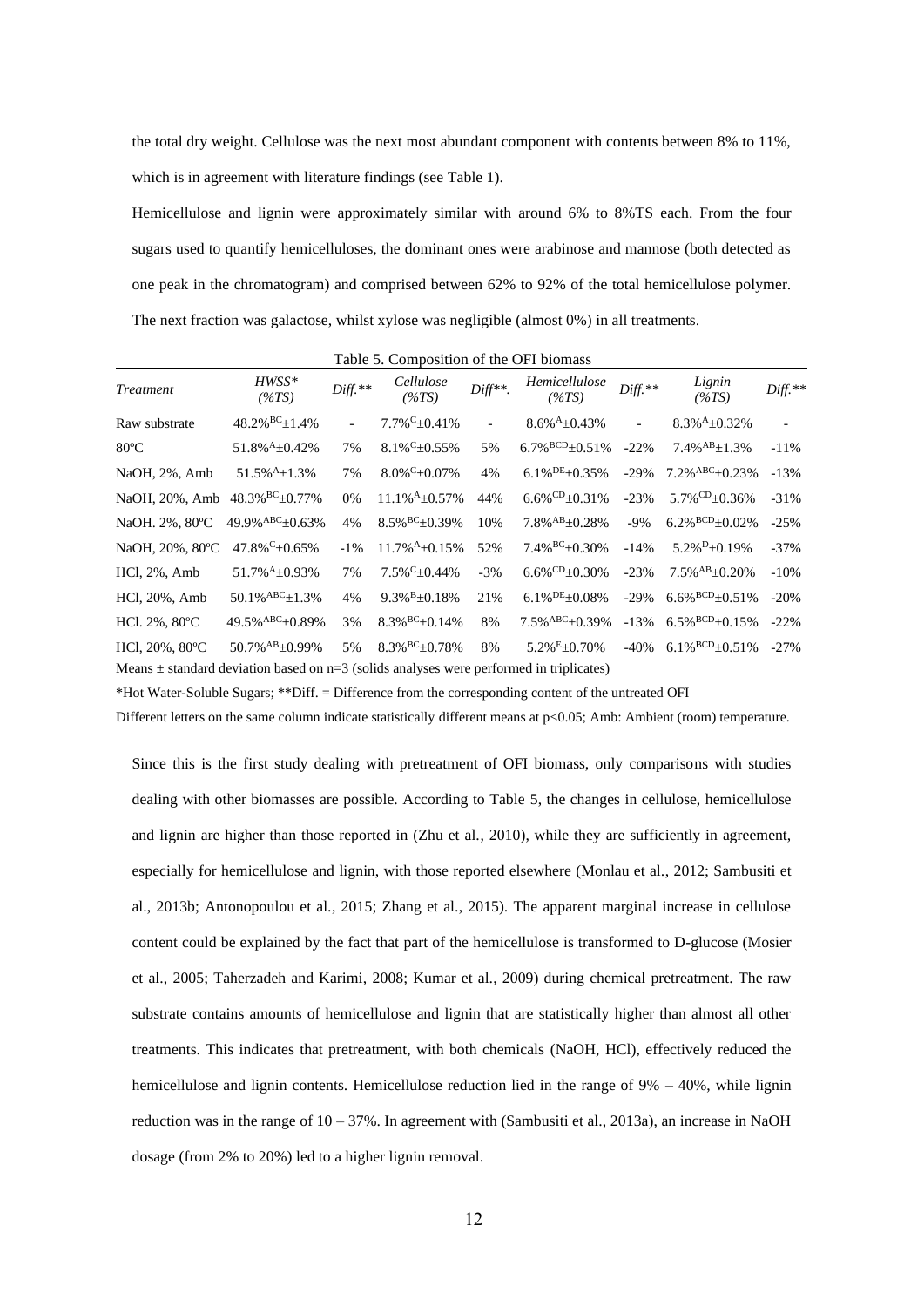The HWSS slightly increased (3-7%) when biomass was subject to almost all treatments (excepted 20% NaOH). Cellulose changes were higher and ranged from -3% to +52%. According to the statistics of Table 5, it appears that there is a group of pretreatments (indicated with letter C) that do not show statistical differences with respect to raw OFI; in this group, cellulose change ranged from  $-3$  to  $+10\%$ ; the only treatments that significantly affected the cellulose content were the ones with HCl treatment at 20% dosage at ambient temperature (+21%), as well as the NaOH treatments at 20% dosage at ambient temperature and at 80 °C (+44% and +52%, respectively). However, it is not easy to draw solid conclusions with the pairwise comparisons only. Regression modelling can provide clearer information on the effect of pretreatment on chemical composition as explained in the next section.

Table 6 reports the elemental composition of the samples and the theoretical methane production calculated according to equations 1 and 2. During the application of equation 2, carbohydrates were calculated as the sum of HWSS, cellulose and hemicellulose. Lignin was not considered part of the carbohydrates, due to its well known negligible biodegradation in anaerobic environments. Lipids were neglected due to the very low amount present. Proteins were calculated using according to the N amount and using a conversion factor of 5.36 (Salo-väänänen & Koivistoinen, 1996).

| <i>Treatment</i> | $\mathcal{C}_{0}^{0}$ | $\boldsymbol{N}$    | H                       | C/N  | Empirical                            | <i>Theoretical CH<sub>4</sub></i> | <i>Theoretical CH<sub>4</sub></i> |
|------------------|-----------------------|---------------------|-------------------------|------|--------------------------------------|-----------------------------------|-----------------------------------|
|                  | $(\%TS)$              | $(\%TS)$            | $(\%TS)$                |      | formula *                            | <i>vield according to</i>         | <i>vield according to</i>         |
|                  |                       |                     |                         |      |                                      | eq. 1                             | eq.2                              |
|                  |                       |                     |                         |      |                                      | (NmLCH4/gVS)                      | (NmLCH <sub>4</sub> /gVS)         |
| $\Omega$         | $32.8\% \pm 3.5\%$    | $1.23\% \pm 0.18\%$ | $5.2\% \pm 0.43\%$      | 26.7 | $C_{31}H_{59}O_{28}N$                | 403                               | 385                               |
| 1                | $33.6\% + 1.6\%$      | $1.13 \pm 0.09\%$   | $6.2\% + 0.40\%$        | 29.7 | $C_{35}H_{77}O_{29}N$                | 453                               | 390                               |
| 2                | $32.2\% + 1.0\%$      | $1.26\% + 0.08\%$   | $5.2\% + 0.91\%$        | 25.6 | CaoH <sub>69</sub> O <sub>28</sub> N | 412                               | 380                               |
| 3                | $25.4\% + 0.46\%$     | $0.74\% + 0.10\%$   | $5.2\% + 0.07\%$        | 34.3 | CaoH98O27N                           | 558                               | 542                               |
| 4                | $33.2\% + 2.1\%$      | $1.11\% + 0.08\%$   | $5.9\% \pm 0.18\%$ 29.9 |      | $C_{35}H_{74}O_{30}N$                | 443                               | 392                               |
| 5                | $27.9\% \pm 0.85\%$   | $0.73\% + 0.08\%$   | $5.9\% + 0.18\%$        |      | $38.2 \text{ } C_{45}H_{113}O_{33}N$ | 526                               | 476                               |
| 6                | $34.6\% + 1.4\%$      | $1.23\% + 0.04\%$   | $6.5\% + 0.35\%$        | 28.1 | $C_{33}H_{74}O_{27}N$                | 459                               | 378                               |
| 7                | $26.0\% + 3.3\%$      | $1.1\% + 0.14\%$    | $6.4\% + 0.30\%$        |      | 23.6 $C_{28}H_{81}O_{38}N$           | 313                               | 370                               |
| 8                | $30.3\% \pm 3.3\%$    | $1.0\% + 0.14\%$    | $6.3\% + 0.74\%$        | 30.3 | $C_{35}H_{88}O_{37}N$                | 387                               | 371                               |
| 9                | $29.4\% + 2.3\%$      | $0.97\% + 0.11\%$   | $7.0\% + 0.54\%$        | 30.3 | $C_{35}H_{101}O_{39}N$               | 397                               | 363                               |

Table 6. Elemental composition of the raw and pretreated substrates and theoretical methane yields

Mean  $\pm$  stdev (n=3); \*: the O in the chemical formula was calculated indirectly according to O = VS - C-H-N (% TS)

In most of the cases, the theoretical yields calculated by the 2 equations were in fairly good agreement (difference less than 15%). Only in two cases, treatment 6 (HCl, 2% dosage at room temperature) and 7 (HCl, 20% dosage at room temperature), the differences observed were around 18%, which is considered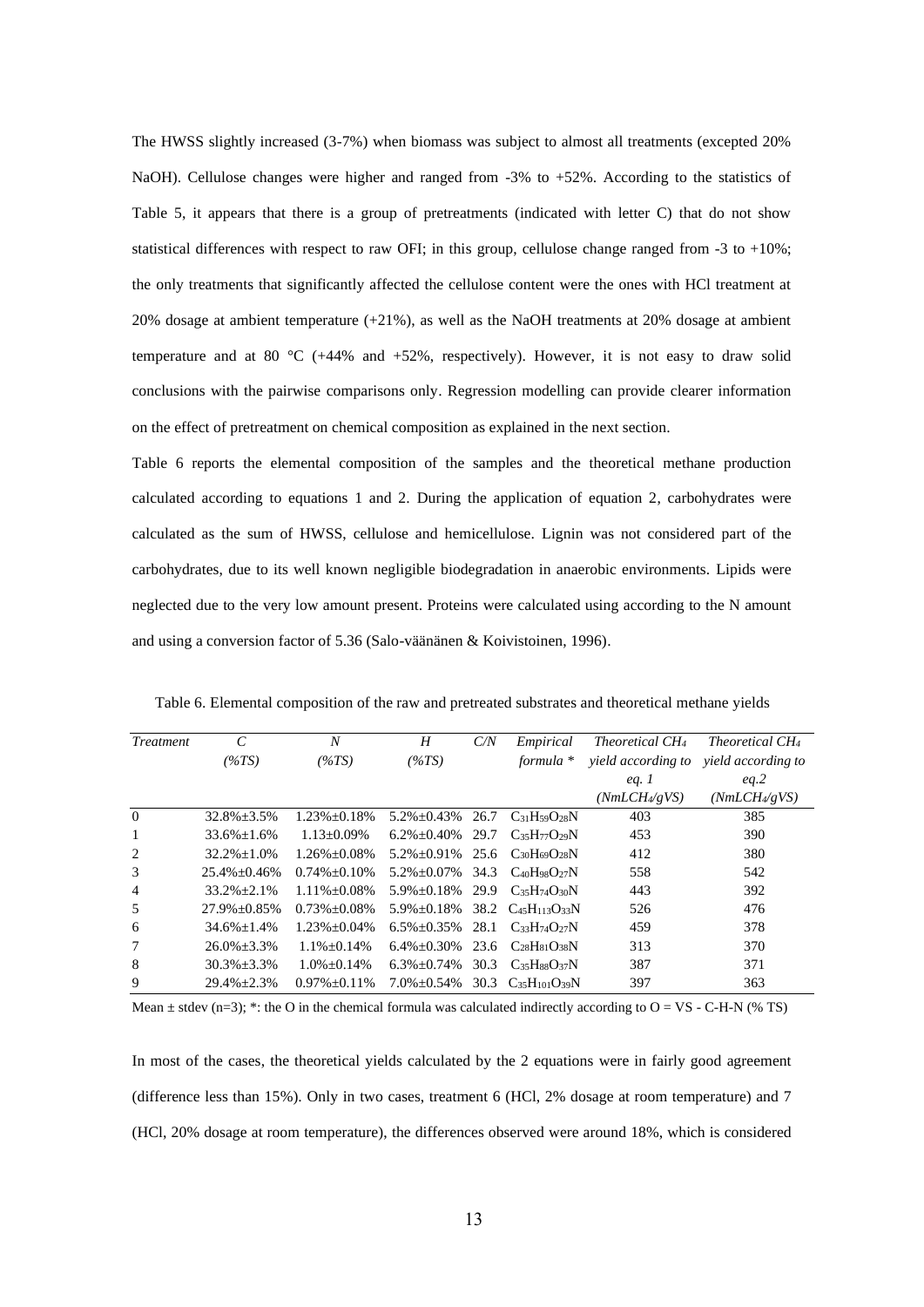still a relatively low difference.

The values calculated on the basis of the organic matter composition (equation 2) are more uniform than those calculated according to Buswell formula except the two sample treated with NaOH with 20% dosage. However for these two specific cases, and only for these, the closures (carbohydrates+proteins+lipids) are significantly higher that 100% (140 and 122% respectively) and therefore calculations cannot be considered fully reliable.

#### *Regression modelling to describe chemical composition*

The best reduced models to describe the content of all four groups contained in the OFI as a function of the three factors are included in Table 7. Note that the models contain only the statistically significant terms. The duration time was also included in the first phase of the modelling, but proved not to be a statistically significant factor worth of including in the statistical modeling. Eventually, the model had a data set of n=30 (i.e. 10 experiments with 3 replicated solid measurements per experiment) and a maximum number of parameters fitted (p) equal to 3 (i.e. the modelling had n-p-1=26 degrees of freedom).

According to equation A, the HWSS (the dominant component of the organic substrate) was affected only by the NaOH treatment. That is, as NaOH dosage increased, the HWSS content decreased; this might indicate that the soluble sugars are degraded by the alkaline added. Fats and lipids, which were anyway negligible for all runs, were not affected by any type of pretreatment.

| Equation | Dependent variable | <b>Best reduced model</b>                                |
|----------|--------------------|----------------------------------------------------------|
| A        | <b>HWSS</b>        | $0.51 - 0.12$ NaOH                                       |
| B        | Fats / Lipids      | No terms significant (i.e. not affected by pretreatment) |
| C        | Cellulose          | $0.079 + 0.176$ NaOH $+ 0.049$ HCl                       |
| D        | Hemicellulose      | $0.073 - 0.082$ HCl                                      |
| E        | Lignin             | $0.079 - 0.094$ NaOH $- 0.048$ HCl                       |
|          |                    |                                                          |

Table 7. Regression modeling to study the effect of pretreatment on chemical composition

All dependent variables in % TS; HCl: chemical dosage in %; NaOH: chemical dosage in %.

According to equation C, it appears that both types of chemical pretreatment apparently affected cellulose content. Equation C also indicates that as the NaOH and HCl pretreatment dosages increased, cellulose content increased too. Actually, the magnitudes of the coefficients in equation C indicate that NaOH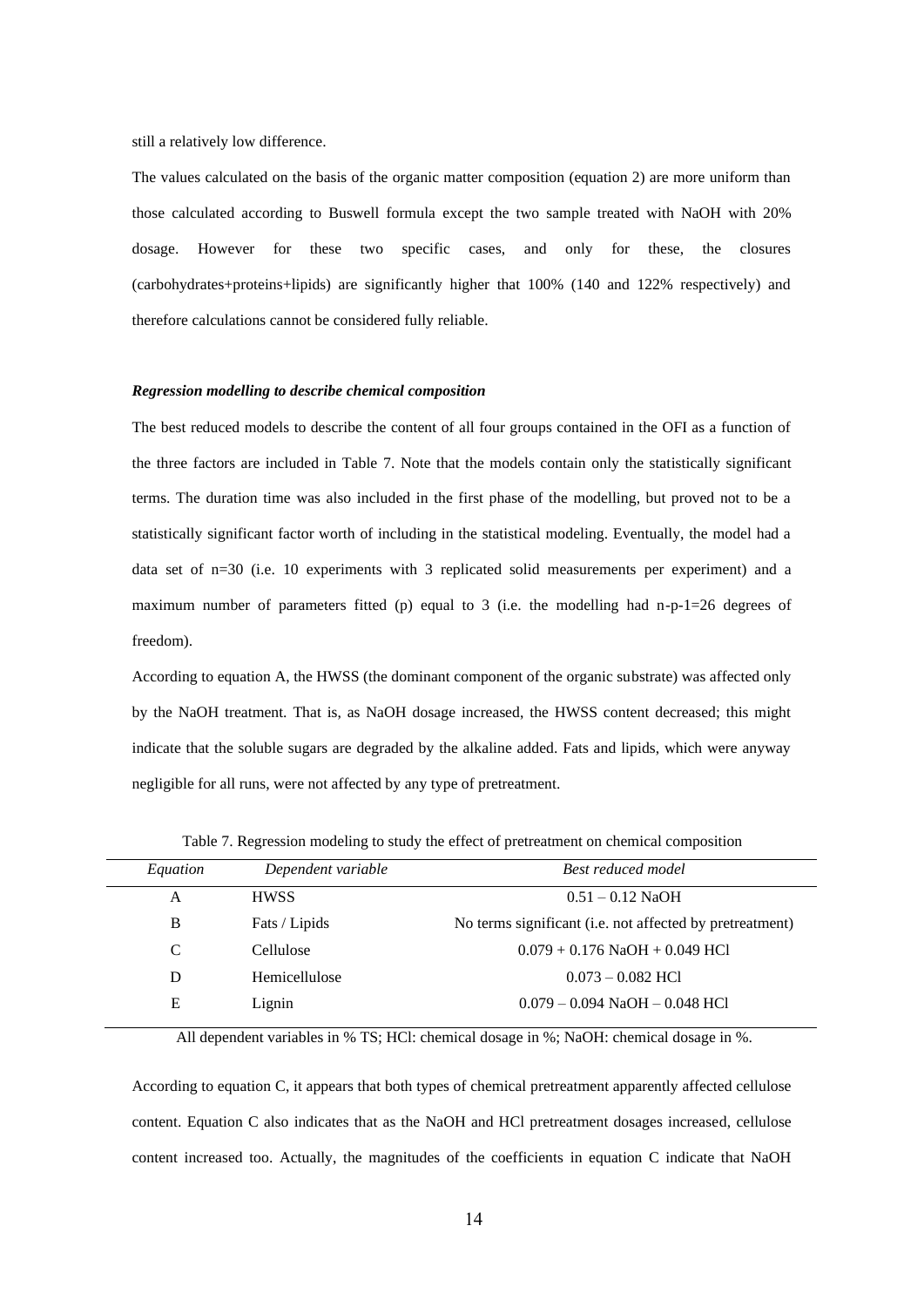affected cellulose 2 times more than HCl. Equation D reveals that hemicellulose was affected only by the acidic pretreatment. It appears that as the acid increased, the hemicellulose content slightly decreased, probably due to breakdown to monomeric sugars. This agrees with the findings of Antonopoulou et al., 2015, who had worked with sunflower straw biomass and had found that hemicelluloses is affected more by acid than by NaOH.

According to equation E, both the alkaline and the acidic additions resulted in the reduction of the lignin content. This is reasonable, since this is usually the objective of those pretreatment techniques, as has been confirmed by several other researchers for several types of organic materials (Taherzadeh and Karimi, 2008). Equation E reveals that the alkaline addition resulted in a higher (almost double) lignin reduction compared to the acidic pretreatment, as clearly indicated by the magnitude of the coefficients in equation E. This is in accordance to the findings of equation C, since cellulose was more affected (reduced) by the NaOH treatment than the HCl treatment. Although, the coefficient of the temperature term was initially found to be statistically significant in equation E, this coefficient was close to 0 (0.00013) indicating that the temperature had practically no effect on the lignin content, despite its statistical significance. Therefore, the temperature term was removed from equation E and the best reduced regression model is the one finally shown in Table 6. The temperature term was not found to be statistically significant in any of the other equations as well indicating that temperature (at least up to 80ºC as was used here) did not affect the chemical composition of OFI.

### *SEM observations*

SEM observations confirm that the pretreatment altered the OFI biomass structure (see Figure 1). The Figure exemplifies the alterations of the chemical structure of the material under different pretreatment processes. According to the images, pretreatment causes a collapse of the structure of the OFI by forming cracks and pores (samples 1, 3, 8 and 9). In many cases (e.g. sample 8), the presence of grains of deposited materials was evident. This is most likely calcium oxalate (weddellite form) (Malainine et al., 2003).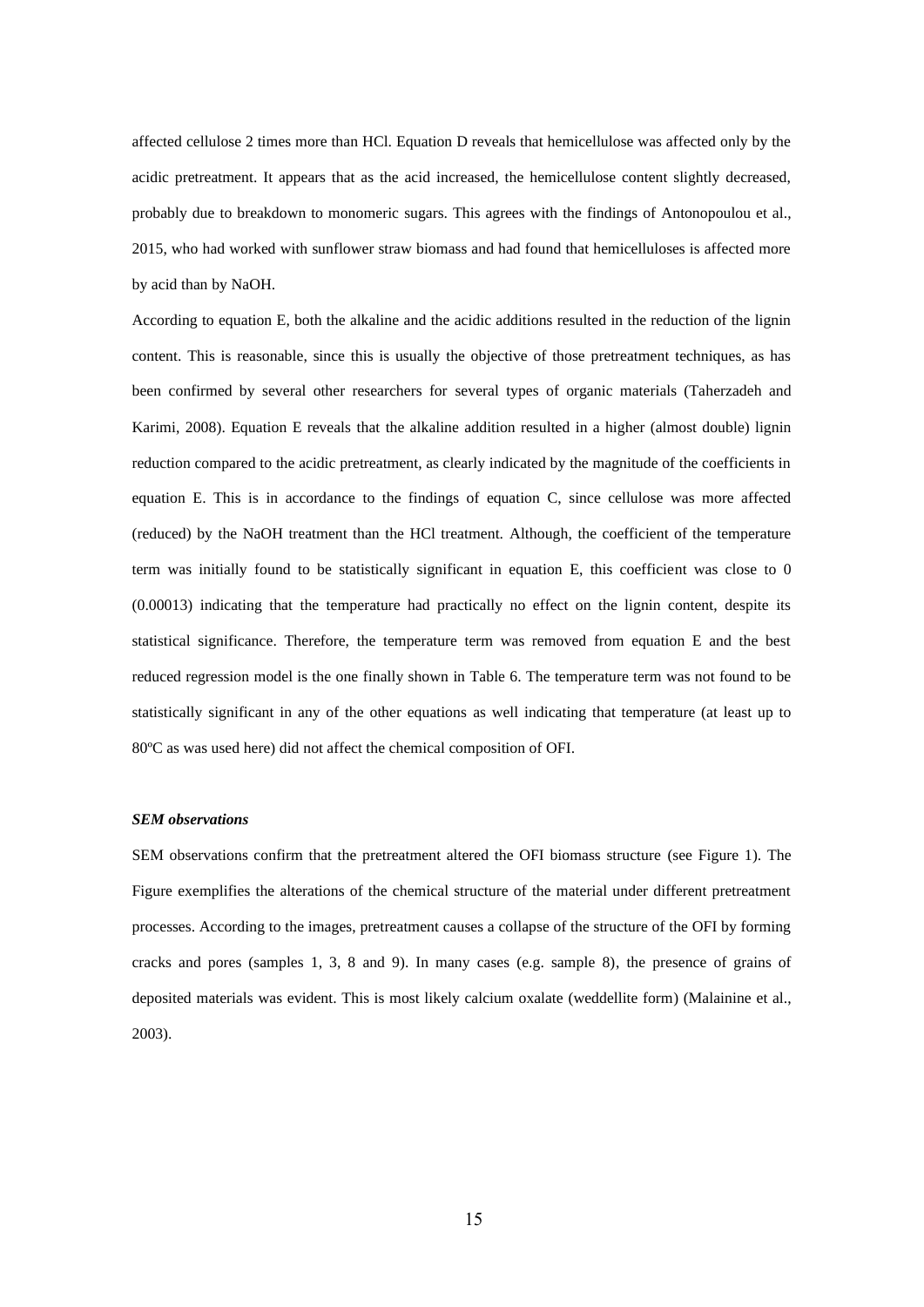

Figure 1. SEM images of the raw and pretreated OFI biomass. (0#) raw OFI biomass, (1#) thermally treated sample, (3#) alkaline treatment at room temperature at 20% dosage, (#8) acidic treatment at 80 °C at 2% dosage and (#9) acidic treatment at 80 °C at 20% dosage.

# *BMP tests results and regression modeling*

Table 8 and Figure 2 summarize the results of the BMP tests. Table 8 also includes  $T_{50}$  (time needed to reach half of the total production over the 30 days period) and the BMP<sub>30,wOFI</sub>, which is the specific net methane production expressed in terms of raw OFI entering the pretreatment. This latter parameter allows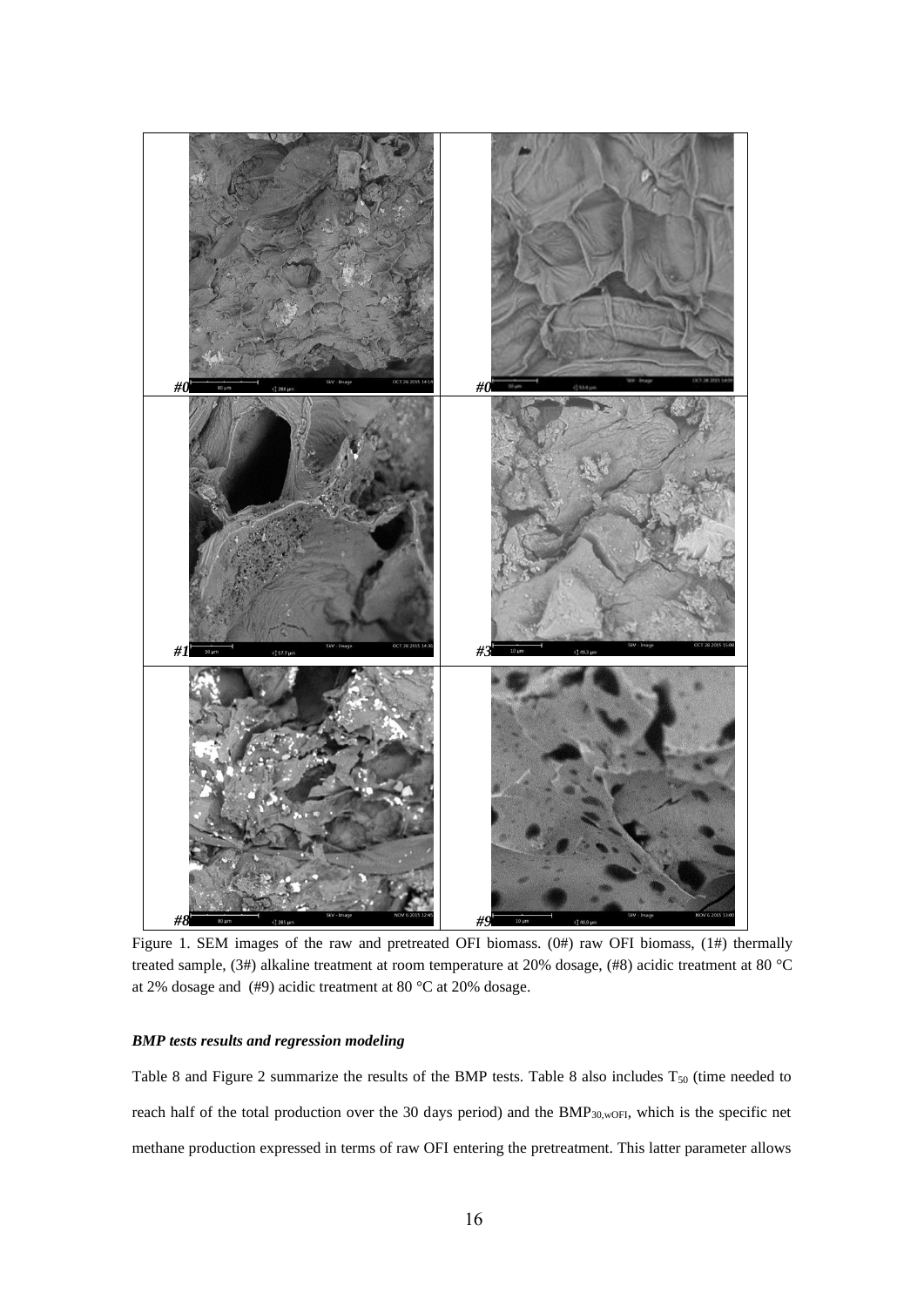a holistic consideration of the process of pretreatment and of anaerobic digestion, since it takes into account the weight reduction of the raw material during the pretreatment step.

| #              | pH  | pH  | $BMP_{30}^3$ | Difference |            | $T_{50}$ <sup>4</sup> Average BMP <sub>30,wOFI</sub>                                                                                                   | Difference from |
|----------------|-----|-----|--------------|------------|------------|--------------------------------------------------------------------------------------------------------------------------------------------------------|-----------------|
|                |     |     |              |            |            | initial <sup>1</sup> final <sup>2</sup> [NmLCH <sub>4</sub> /gVS <sub>added</sub> ] from raw OFI [d] [NmLCH <sub>4</sub> /g wet OFI] untreated wet OFI |                 |
|                |     |     |              | [%]        |            |                                                                                                                                                        | 1%]             |
| $\Omega$       | 8.4 | 7.7 | $424 \pm 14$ |            | $15+2$     | 21.9                                                                                                                                                   |                 |
| $\mathbf{1}$   | 8.6 | 7.8 | $350 \pm 63$ | $-17\%$    | $22 \pm 0$ | 23.6                                                                                                                                                   | 8%              |
| 2              | 8.3 | 7.7 | $414 + 7$    | $-2\%$     | $18+2$     | 20.2                                                                                                                                                   | $-8%$           |
| 3              | 8.5 | 7.9 | $545 \pm 14$ | 29%        | $7 + 1$    | 22.2                                                                                                                                                   | 1%              |
| $\overline{4}$ | 8.3 | 7.8 | $289 + 8$    | $-32\%$    | $18 + 1$   | 20.8                                                                                                                                                   | $-5\%$          |
| 5              | 8.6 | 7.9 | $324 \pm 14$ | $-24%$     | $24 \pm 1$ | 17.8                                                                                                                                                   | $-19%$          |
| 6              | 8.3 | 7.7 | $447 + 25$   | 5%         | $12\pm1$   | 22.2                                                                                                                                                   | 1%              |
| 7              | 7.4 | 7.5 | $539 \pm 16$ | 27%        | $9\pm0$    | 24.5                                                                                                                                                   | 12%             |
| 8              | 8.2 | 7.7 | $495+0$      | 17%        | $15 \pm 0$ | 21.7                                                                                                                                                   | $-1\%$          |
| 9              | 7.6 | 7.6 | $604 \pm 20$ | 42%        | $15 \pm 0$ | 25.4                                                                                                                                                   | 16%             |
|                |     |     |              |            |            | 1. AII according to the bottle of the stage of the DMD test. Or aII according the bottle of the said of the                                            |                 |

Table 8. Methane yields and other operating parameters calculated during the BMP tests

1: pH measured in the batch at the start of the BMP test; 2: pH measured in the batch at the end of the BMP test; 3: mean  $\pm$  std (n=2); 4: time needed to reach 50% of BMP<sub>30</sub> yield.

According to Table 8, the BMP<sup>30</sup> of the untreated OFI agrees with the values reported by (Obach and Lemus 2006). Table 8 also reveals that the acidic pretreatment led to a higher methane generation compared to the alkaline and thermal treatments. However, the BMP<sub>30</sub> of three acid pretreated samples  $(47, 48, 49)$ , with values close to or higher than 500 NmL/gVS<sub>added</sub>, were higher than those of the other samples and than the typical values reported (Angelidaki and al., 2004).

In some cases, the experimental BMP $_{30}$  value was significantly (more than 10%) higher than the theoretical value. This is true (both theoretical values are significantly exceeded) for samples treated with hydrochloric acid at 80 °C (both dosages) and at 20% dosage at room temperature. BMP<sub>30</sub> of untreated OFI is on average 2% higher than theoretical yields indicating that OFI is highly biodegradable.

A plausible explanation for that is that the extremely acidic pretreated OFI added in the bottles, without any prior washing or neutralization, affected the inoculum sludge as well in the same way that it affected the main substrate, thus increasing the endogenous methane production from the sludge itself. This increased production did not occur in the blanks, which can explain the overestimation of biomethane production in the acidically pretreated experiments.

Regarding the alkaline pretreatment, only the sample treated with 20% NaOH (run 3) at room temperature showed a rather large increase of methane production. According to Table 7, a clear increase (> 10%) of methane production in comparison to raw OFI was observed with the NaOH treatment at ambient temperatures and at the 20% dosage. In addition, almost all acidic treatments resulted in a net methane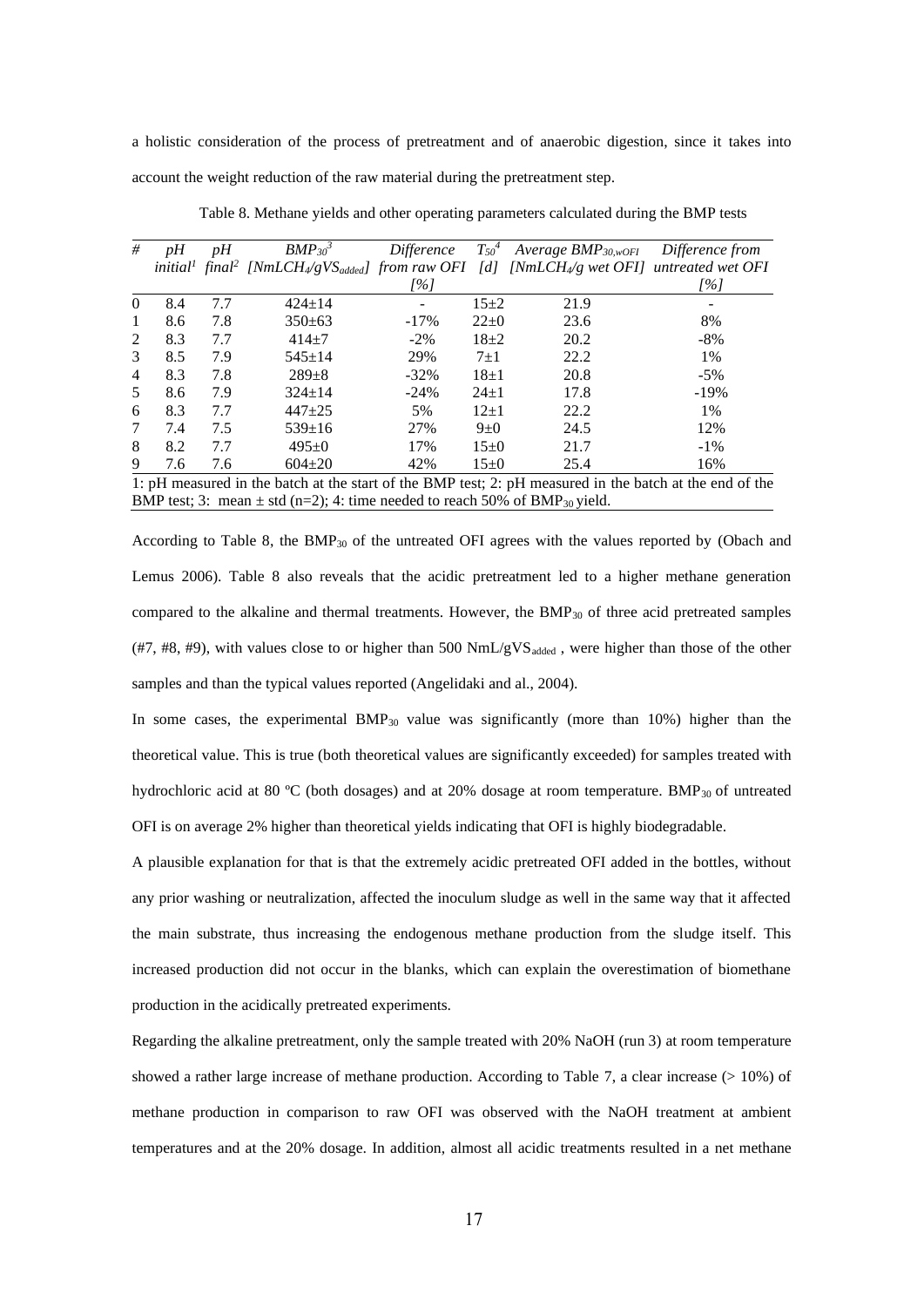

increase compared to the control. All these treatments presented high levels of hemicellulose and lignin removal. Thermal and thermo-alkaline treatments resulted in a reduction of methane production.

Figure 2. Methane generation profiles for all experiments (a: methane production expressed per g of VS added of the pretreated material; b: methane production expressed per g of initial wet OFI).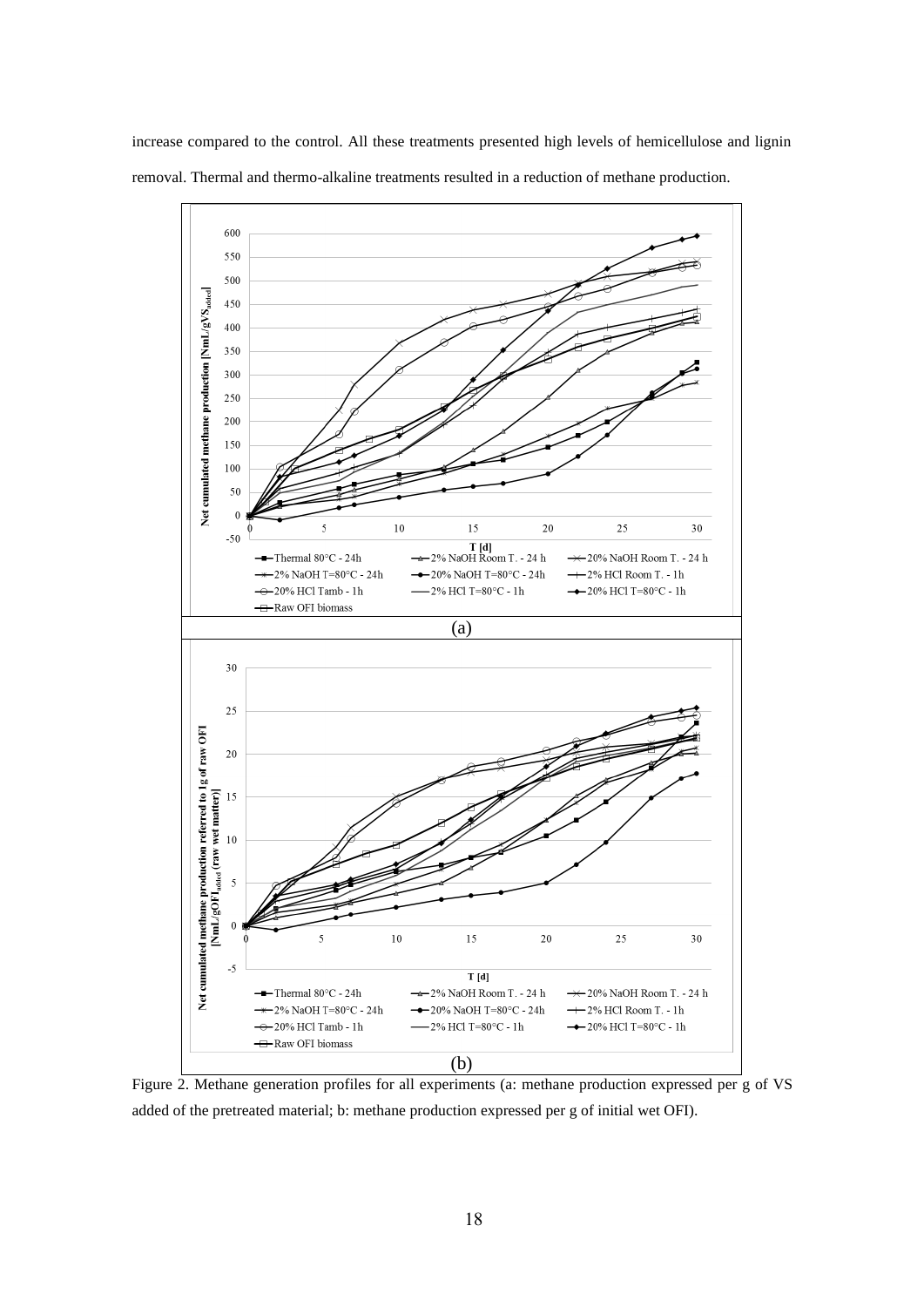If the whole process (pretreatment and anaerobic digestion) is considered by the  $BMP_{30}$  referred to wet OFI in input to pretreatment  $(BMP_{30,wOFI})$  it is clear that only acidic treatments at 20% dosage gave a clear advantage respect to the direct anaerobic digestion of raw OFI. Moreover, it seems that NaOH and HCl treatments at ambient temperature and 20% dosage provided a kinetic advantage as witnessed by the lower  $T_{50}$ .

To further aid in investigating the effect of the treatment techniques, regression modelling was employed for the chemical composition. In this case, since duplicate BMP measurements were performed per experiment,  $n=20$  and the degrees of freedom during modelling become  $n-p-1=20-3-1=16$ . The best reduced regression model that was finally developed is shown in equation (6):

$$
Method (NmL/gVSadded) = 405.5 + 854 HCl
$$
 (6)

Where HCl is in % dosage units. According to the above equation, only acidic pretreatment results in a statistically significant increase of the methane production. That is, as the dosage of HCl increases, the methane yield increases too. The validity of this statement obviously depends on the range of dosages used in the experiments, since a further increase in HCl concentration could cause an increase of the release of inhibitory by-products (e.g. furfurals). The fact that acidic addition resulted in a net methane increase agrees with the results of several researchers that had impemented acidic addition to other agricultural wastes (Antonopoulou et al., 2015). Equation 6 reveals that if no acid is added to the OFI, the expected BMP production of the raw substrate should be around  $406 \text{ mL/gVS}_{\text{added}}$ , which agrees with the experimental findings in this work since the raw substrate produced  $424 \text{ mL/gVS}_{\text{added}}$  (Table 8).

## *Modeling of the methane profile*

BMP results have been modelled using the Gompertz modified equation in order to provide kinetic parameters. Table 9 includes the kinetics parameter calculated through the modelling process and Figure 3 illustrates the fitting procedure for 4 typical runs.

The selected model always fitted data adequately (the  $R<sup>2</sup>$  values were always higher than 0.995 in most cases). Only the significance of parameters calculated for experiments #5 and 9 is questionable.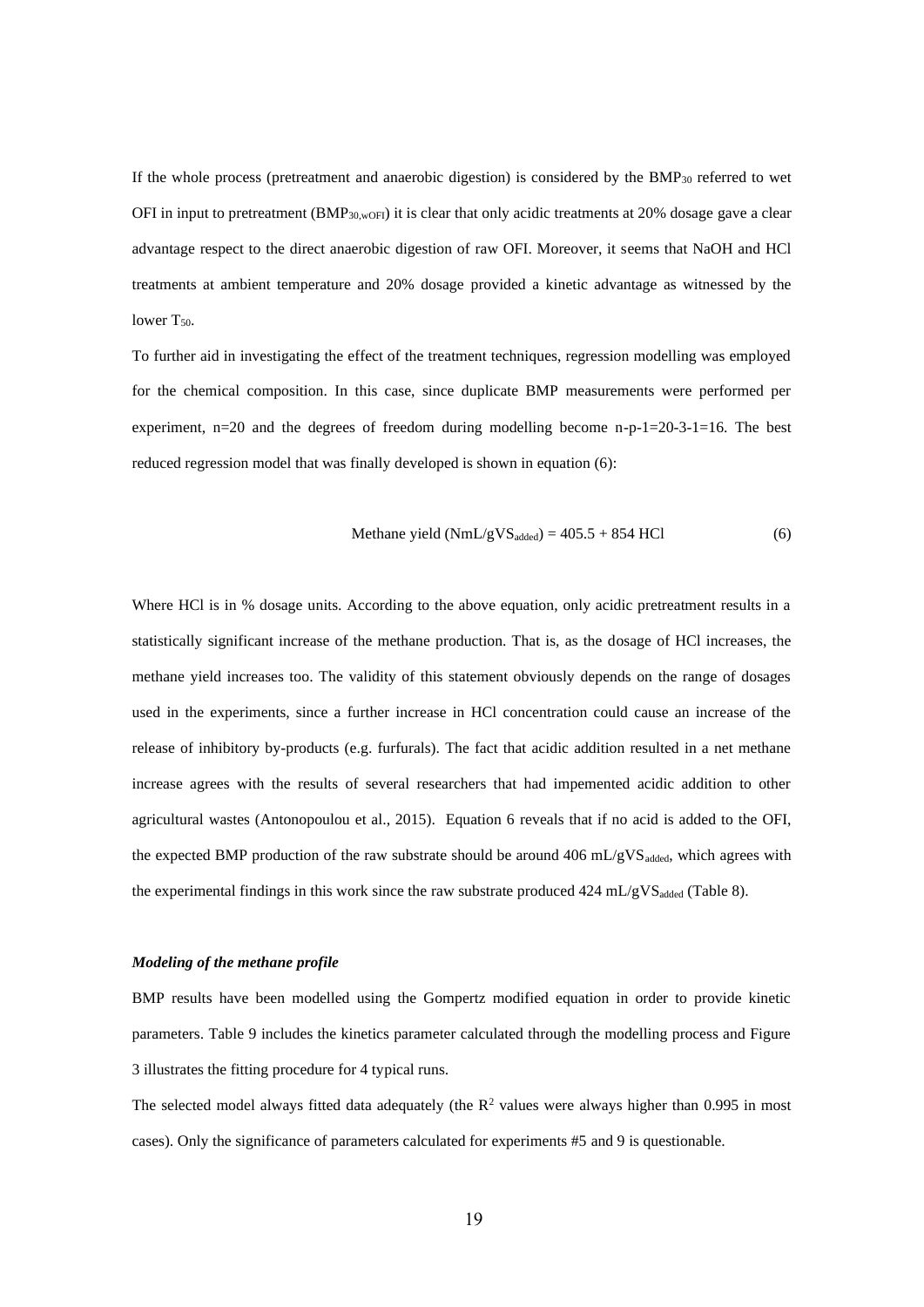



NaOH at ambient temp., second row from right to left: 20% HCl at ambient temp., 20% HCl at 80°C)

| Experiment | A                       | $\mu_{max}$                     | Λ                                                                                                                                                                                                                                                                                                                             |
|------------|-------------------------|---------------------------------|-------------------------------------------------------------------------------------------------------------------------------------------------------------------------------------------------------------------------------------------------------------------------------------------------------------------------------|
|            | $[NmLCH_4/gVS_{added}]$ | $[NmLCH\llap/ (gVS_{added}*d)]$ | $[d]% \centering \subfloat[\centering]{{\includegraphics[scale=0.2]{img8.png} }}% \qquad \subfloat[\centering]{{\includegraphics[scale=0.2]{img9.png} }}% \caption{The 3D maps of the estimators in our classification example (A) and the 4D maps of the real and eigenvalues (B) are shown in \citet{S}.}% \label{fig:3D}%$ |
| 0          | 462                     | 18.6                            | 0.0                                                                                                                                                                                                                                                                                                                           |
|            | 536                     | 9.4                             | 0.8                                                                                                                                                                                                                                                                                                                           |
| 2          | 641                     | 19.7                            | 7.2                                                                                                                                                                                                                                                                                                                           |
| 3          | 523                     | 37.3                            | 0.0                                                                                                                                                                                                                                                                                                                           |
| 4          | 531                     | 12.1                            | 5.9                                                                                                                                                                                                                                                                                                                           |
|            | 1718                    | 29.4                            | 20.0                                                                                                                                                                                                                                                                                                                          |
| 6          | 528                     | 19.5                            | 2.2                                                                                                                                                                                                                                                                                                                           |
|            | 554                     | 30.0                            | 0.0                                                                                                                                                                                                                                                                                                                           |
| 8          | 584                     | 24.0                            | 3.9                                                                                                                                                                                                                                                                                                                           |
| 9          | 837                     | 24.3                            | 2.5                                                                                                                                                                                                                                                                                                                           |

Table 9. Parameters of the Gompertz modified equation

A: maximum theoretical methane yield at infinite time; μmax: maximum specific increase rate of methane generation; λ: theoretically calculated lag time (d).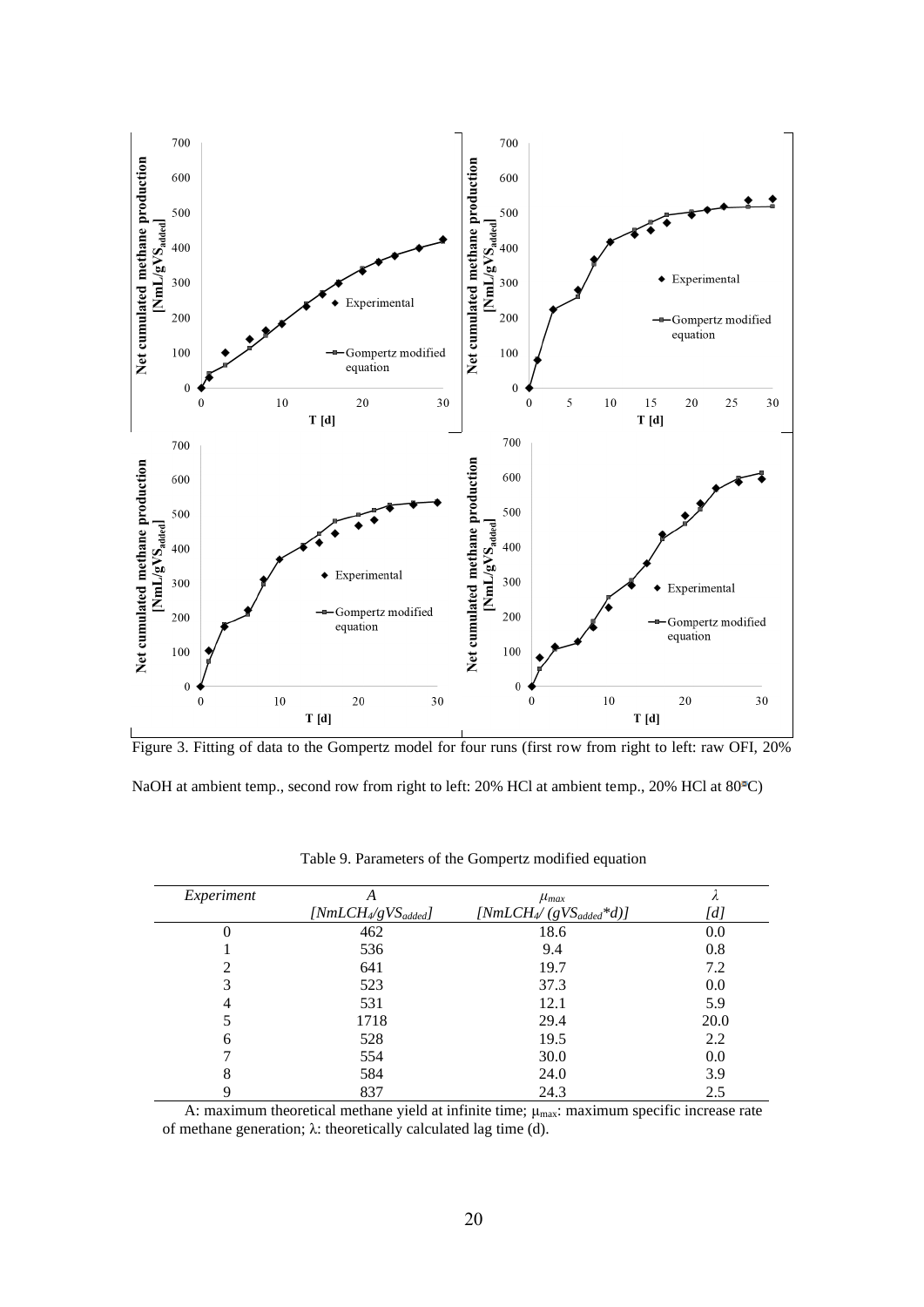The Gompertz modified equation parameters shows that pretreatment resulted in most cases to higher methane yields at infinite time (A) than the raw substrate. A clear increase in the  $\mu_{\text{max}}$  was also indicated for some of the treatments, namely the alkaline (3) and the acidic ones (7, 8, 9). On the other hand, experiments 8 and 9 (2 and 20% HCl at 80 °C), despite their high maximum specific increase rate of methane generation, had rather large lag times (3.9 and 2.5 d) indicating that the acid addition coupled with thermal treatment, retarded the initiation of the biodegradation process.

#### **Conclusions**

The conclusions of this work are:

- Both the acidic and the alkaline pretreatments resulted in a statistically significant decrease of the lignin. Alkaline pretreatment, specifically, affected the cellulose and lignin contents almost two times more than the acidic pretreatment. Hemicellulose decreased significantly upon acid addition only.
- OFI is a suitable substrate for anerobic digestion. Methane yields ranged from approximately 420 NmL/gVS<sub>added</sub> for the raw substrate to up to approximately 600 NmL/gVS<sub>added</sub> for OFI after acidic pretreatment (at a 20% HCl dosage) at 80ºC.
- The experimental values for the specific methane yields were, in some cases, higher than the calculated theoretical maximal values, according to substrate composition. Further research will be needed to confirm the high energy density of OFI cladodes.
- Only the acidic pretreatment led to a statistical significant increase of the methane yield of the OFI biomass. The positive effect of the acidic pre-treatment on methane production rates and yields was also confirmed by the modelling of the methane generation data using the Gompertz equation.
- If the high specific methane yields of OFI cladodes can be confirmed in further works, then, this substrate can be classified as highly degradable material, and in that case, no pretreatment would be strictly required prior to AD, except particle size reduction, unless it is demonstrated the economic advantage of using a pretreatment for further increasing reaction rate thus allowing the reduction of the volume of the digester.

### **Aknowledgements**

The authors are grateful to Prof. Patrizia Frontera for carrying out the SEM observations and to Ms. Spyridoula Gerassimidou for her support during experimental activities.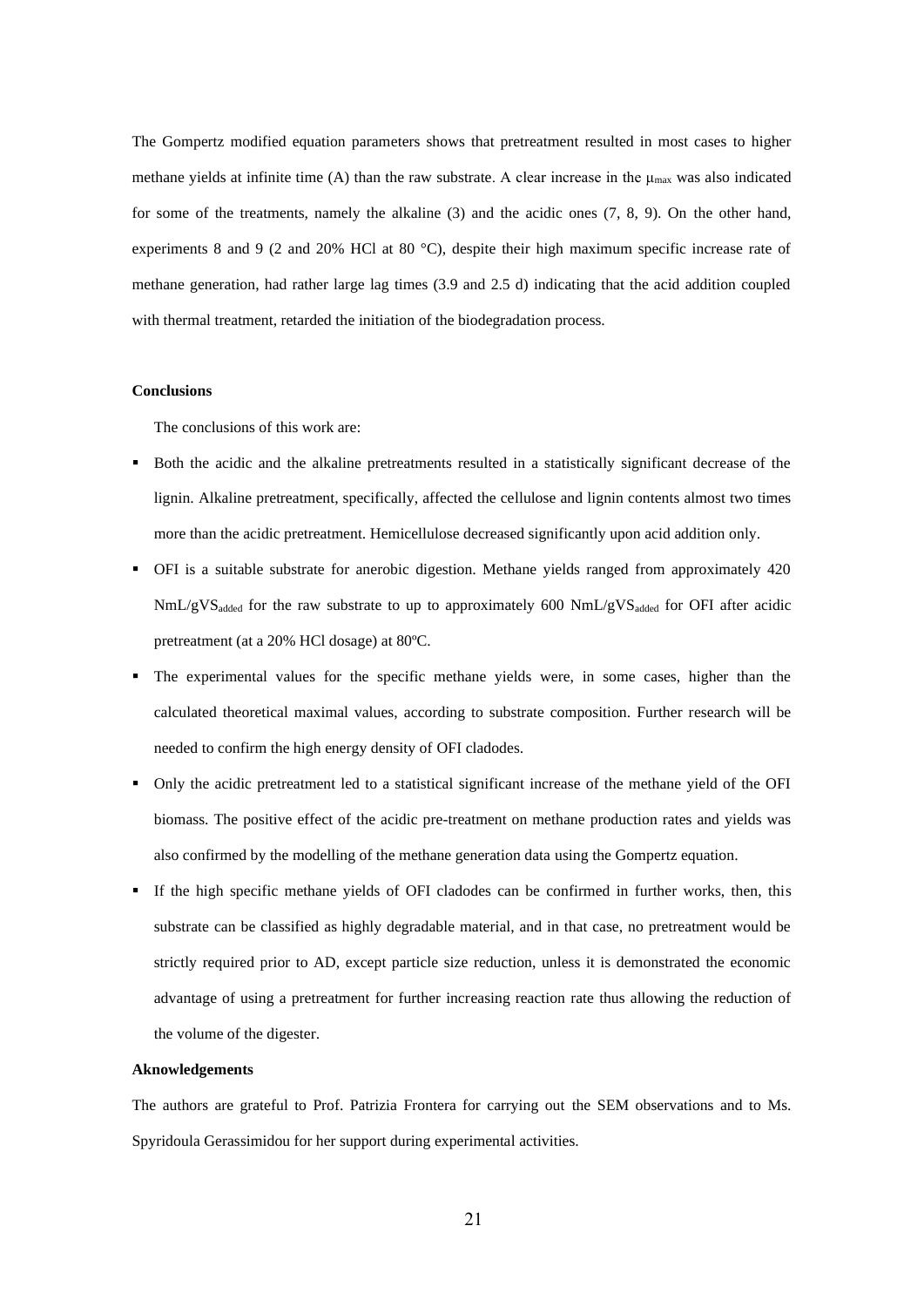#### **References**

- Antonopoulou G, Dimitrellos G, Vayenas D & Lyberatos G (2015) Different Physicochemical Pretreatment Methods on Lignocellulosic Biomass: the Efeect on Biochemical Methane Potential. In: Proceedings of the 14th International Conference on Environmental Science and Technology, Rhodes (Greece), 3-5 September 2015.
- Austalian Invasive Cacti Network Control of cacti.<http://www.aicn.org.au/cactuswebsite-eradication.html> (Accessed 01/05/2017)
- Barbera G, Carimi F & Inglese P (1991) The reflowering of prickly pear Opuntia ficusindica (L) Miller: Influence of removal time and cladode load on yield and fruit ripening. *Advances in Horticultural Scence*, vol 5, 77–80.
- Brown LC & Berthouex P (2002) Statistics for Environmental Engineers, Second Edition CRC Press: Boca Raton, FL.
- Brutsch MO & Zimmermann H G (1993) The Prickly Pear (Opuntia ficus-indica [Cactaceae]) in South Africa: Utilization of the Naturalized Weed, and of the Cultivated Plants. *Economic Botany*, vol 47, 154–162.
- Calabrò PS, Greco R, Evangelou A, & Komilis D. (2015) Anaerobic digestion of tomato processing waste: Effect of alkaline pretreatment. *Journal of Environmental Management*, vol 163, 49–52.
- Calabrò PS, Pontoni L, Porqueddu I, Greco R, Pirozzi F & Malpei F (2016) Effect of the concentration of essential oil on orange peel waste biomethanization: Preliminary batch results. *Waste Management*, vol 48, 440–447.
- Chandra R, Vijay VK, Subbarao PMV & Khura TK (2012) Production of methane from anaerobic digestion of jatropha and pongamia oil cakes. *Applied Energy*, vol 93, 148–159.
- Consoli S, Inglese G & Inglese P (2013) Determination of evapotranspiration and annual biomass productivity of a cactus pear (Opuntia ficus-indica L(Mill) orchard in a semi-arid environment. *Journal of Irrigation and Drainage Engineering*, vol 139, 680–690.
- Cushman JC, Davis SC, Yang X & Borland AM (2015) Development and use of feedstocks for semi-arid and arid lands. *Journal of Experimental Botany*, vol 66, 4177–4193.
- de Souza Filho PF, Ribeiro VT, Santos ES dos, Macedo GR de (2016) Simultaneous saccharification and fermentation of cactus pear biomass evaluation of using different pretreatments. *Industrial Crops*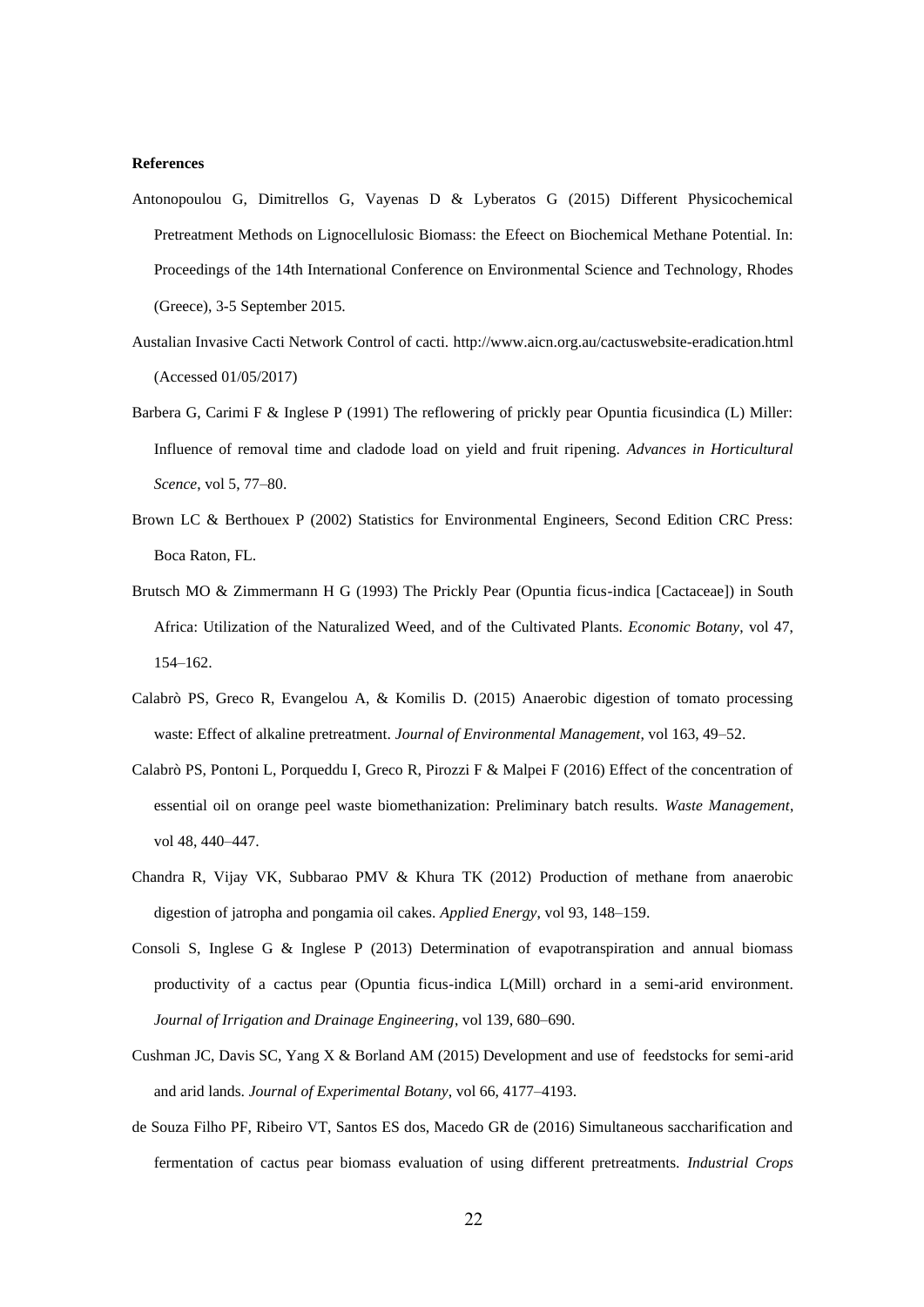*Production*, 89, 425–433. doi: 10.1016/j.indcrop.2016.05.028

- Department of Agriculture and Fisheries Biosecurity Queensland The Prickly pear story. [https://www.daf.qld.gov.au/\\_\\_data/assets/pdf\\_file/0014/55301/IPA-Prickly-Pear-Story-PP62.pdf.](https://www.daf.qld.gov.au/__data/assets/pdf_file/0014/55301/IPA-Prickly-Pear-Story-PP62.pdf) (Accessed 01/05/2017)
- Eaton AD & Franson MAH (2005) Standard Methods for the Examination of Water & Wastewater. American Public Health Association
- Gabriel A & Victor N, (2014) Review Article Cactus pear biomass, a potential lignocellulose raw material for Single Cell Protein production (SCP): A Review. *International Journal of Current Microbiology and Applied Sciences* vol 3, 171–197.
- Galbe M & Zacchi G (2007) Pretreatment of lignocellulosic materials for efficient bioethanol production. *Advances in Biochemical Engineering/Biotechnology*, vol 108, 41–65.
- García de Cortázar V & Nobel PS (1992) Biomass and Fruit Production for the Prickly Pear Cactus, Opuntia ficus-indica. *Journal of the American Society for Horticultural Science*, vol 117, 558–562.
- Haladová D, Cundr O & Pecen J (2011) Selection of optimal anaerobic digestion technology for family sized farm use – Case study of southwest Madagascar. *Agricultura Tropica et Subtropica*, vol 44, 127–133.
- Jigar E, Sulaiman H, Asfaw A & Bairu A (2011) Study on renewable biogas energy production from cladodes of Opuntia ficus indica. *Science*, vol 80, n 1, 44–48.
- Komilis D & Ham R (2000) A Laboratory Method to Investigate Gaseous Emissions and Solids Decomposition During Composting Of Municipal Solid Wastes. *Compost Science & Utilization*, vol 8, 254–265
- Komilis D, Evangelou A, Giannakis G & Lymperis C (2012) Revisiting the elemental composition and the calorific value of the organic fraction of municipal solid wastes. *Waste Management*, vol 32, 372– 381.
- Kumar P, Barrett DM, Delwiche MJ & Stroeve P (2009) Methods for pretreatment of lignocellulosic biomass for efficient hydrolysis and biofuel production. *Industrial & Engineering Chemistry Research*, vol 48, 3713–3729.
- Liguori G & Inglese P (2015) Cactus pear fruit production: orchard planting and management of Opuntia ficus-indica. In: Proceedings of International Cactus Pear Workshop held at the University of the Free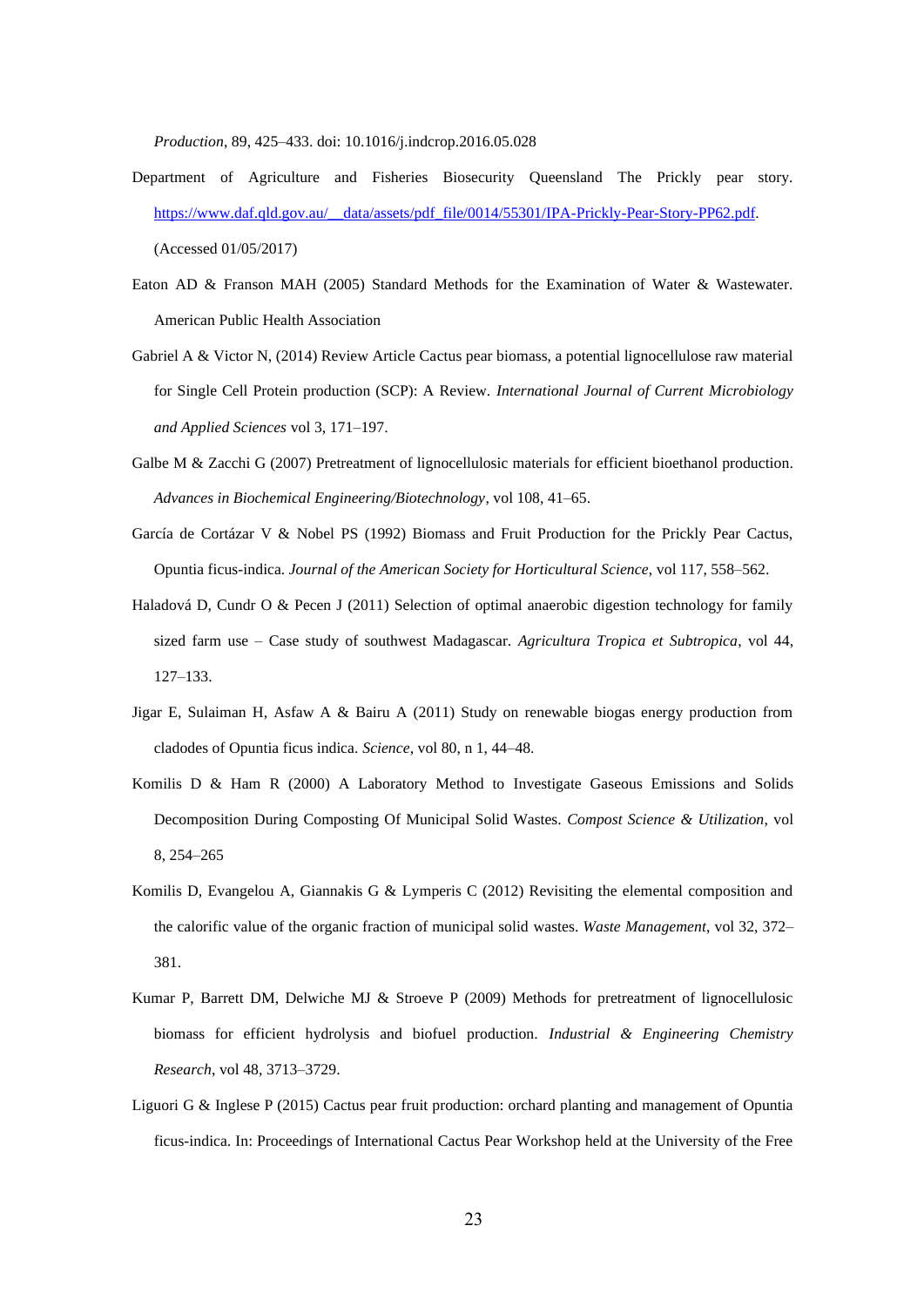State (UFS), Bloemfontein, South Africa 27-28 January 2015, 13–17.

- Liguori G, Inglese P, Sortino G & Inglese G (2014) Dry matter accumulation and seasonal partitioning in mature Opuntia ficus-indica (L) Mill fruiting trees. *Italian Journal of Agronomy*, vol 9, 44–47
- Lo HM, Kurniawan TA, Sillanpää MET, Pai TY, Chiang CF, Chao KP, Liu MH, Chuang SH, Banks CJ, Wang SC, Lin KC, Lin CY, Liu WF, Cheng PH, Chen CK, Chiu HY & Wu HY (2010) Modeling biogas production from organic fraction of MSW co-digested with MSWI ashes in anaerobic bioreactors. *Bioresource Technology*, vol 101, 6329–6335
- Malainine ME, Dufresne A, Dupeyre D, Vignon M R & Mahrouz M (2003) First Evidence for the Presence of Weddellite Crystallites in Opuntia ficus indica Parenchyma. *Zeitschrift fur Naturforsch - Section C Biosciences*, vol 58, 812–816.
- Monlau F, Barakat A, Steyer JP & Carrere H (2012) Comparison of seven types of thermo-chemical pretreatments on the structural features and anaerobic digestion of sunflower stalks. Bioresource Technology, vol 120, 241–247.
- Montgomery LFR & Bochmann G (2014) Pretreatment of feedstock for enhanced biogas production. Technical Brochure, IEA Bioenergy.
- Moraes BS, Junqueira TL, Pavanello LG, Cavalett O, Mantelatto PE, Bonomi A & Zaiat M (2014) Anaerobic digestion of vinasse from sugarcane biorefineries in Brazil from energy, environmental, and economic perspectives: Profit or expense? *Applied Energy*, vol 113, 825–835.
- Mosier N, Wyman C, Dale B, Elander R, Lee Y Y, Holtzapple M & Ladisch M (2005) Features of promising technologies for pretreatment of lignocellulosic biomass. *Bioresource Technology*, vol 96, 673–686.
- Obach JE & Lemus MP (2006) Bio energy generation using opuntia ficus indica in arid and semi-arid zones of developing countries. In: Proceedings of Venice 2006, Biomass and Waste to Energy Simposium Venice (Italy).
- Ortiz-Laurel H, Rössel-Kipping D & Kanswhol N (2014) Energy production balance for biogas generation from cactus prickly in a staged biorefinery. Proceedings of International Conference of Agricultural Engineering, Zurich, 06-10.07.2014.
- Pettersen RC, Schwandt VH & Effland MJ (1984) An Analysis of the Wood Sugar Assay Using HPLC: A Comparison with Paper Chromatography. *Journal of Chromatographic Science*, vol 22, 478–484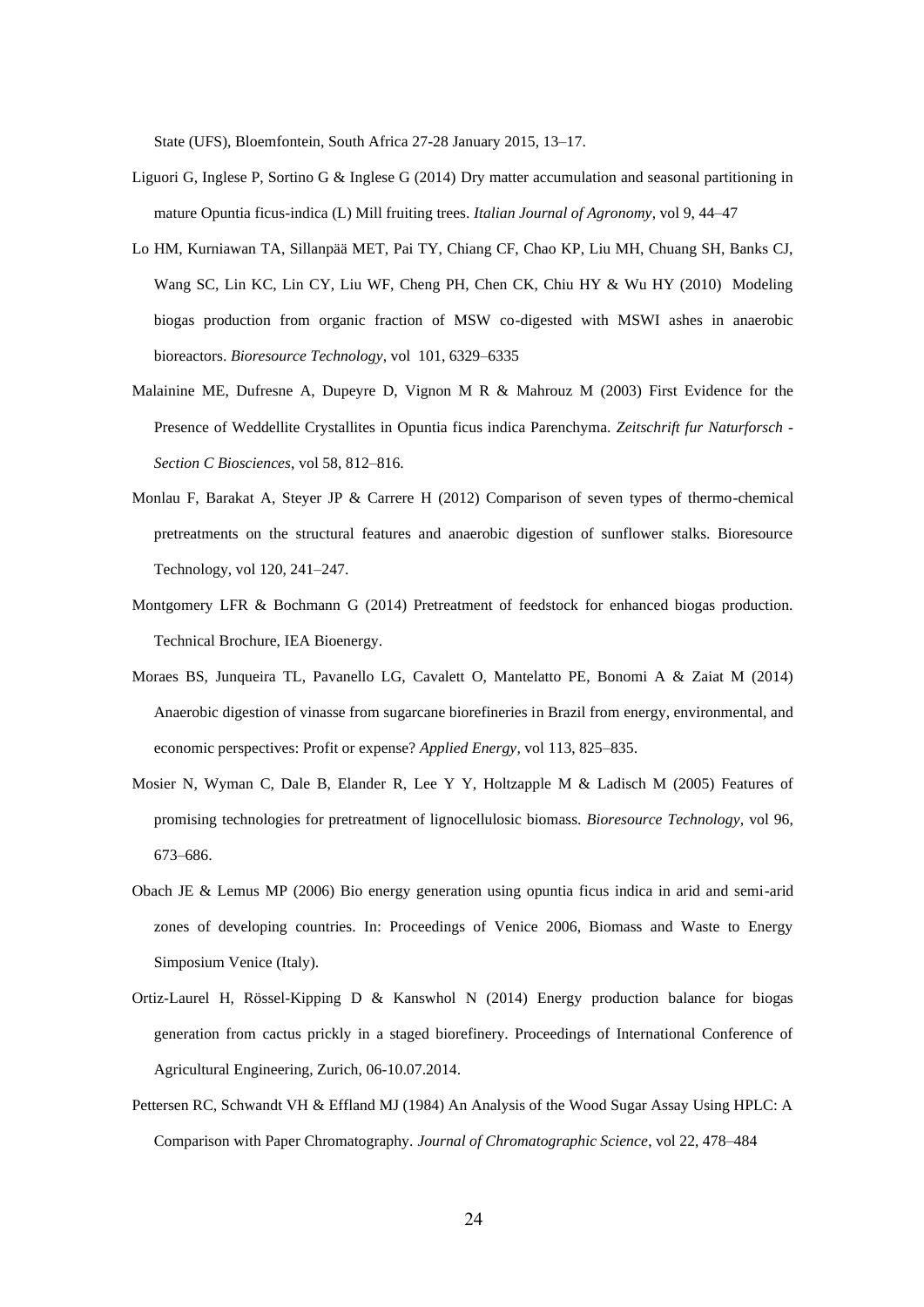- Pierie F, van Someren CEJ, Benders RMJ, Bekkering J, van Gemert W JT, & Moll HC (2015) Environmental and energy system analysis of bio-methane production pathways: A comparison between feedstocks and process optimizations. *Applied Energy*, vol 160, 456–466
- Ramos-Suárez JL, Martínez A & Carreras N (2014) Optimization of the digestion process of Scenedesmus sp. and Opuntia maxima for biogas production. *Energy Conversion and Management*, vol 88, 1263–1270. doi: 10.1016/j.enconman.2014.02.064
- Raposo F, Fernández-Cegrí V, De la Rubia MA, Borja R, Béline F, Cavinato C, Demirer G, Fernández B, Fernández-Polanco M, Frigon JC, Ganesh R, Kaparaju P, Koubova J, Méndez R, Menin G, Peene A, Scherer P, Torrijos M, Uellendahl H, Wierinck I & de Wilde V (2011) Biochemical methane potential (BMP) of solid organic substrates: evaluation of anaerobic biodegradability using data from an international interlaboratory study. *Journal of Chemical Technology and Biotechnology*, vol 86, 1088– 1098. doi:10.1002/jctb.2622
- Ruane J, Sonnino A & Agostini A (2010) Bioenergy and the potential contribution of agricultural biotechnologies in developing countries. *Biomass and Bioenergy*, vol 34, 1427–1439
- Salo-väänänen PP & Koivistoinen PE (1996) Determination of protein in foods: comparison of net protein and crude protein  $(N \times 6.25)$  values. *Food Chemistry*, vol 57, 27-31. doi:10.1016/0308-8146(96)00157-4
- Sambusiti C, Ficara E, Malpei F, Steyer JP & Carrère H (2013a) Effect of sodium hydroxide pretreatment on physical, chemical characteristics and methane production of five varieties of sorghum. *Energy*, vol 55, 449–456.
- Sambusiti C, Monlau F, Ficara E, Carrère H & Malpei F (2013b) A comparison of different pretreatments to increase methane production from two agricultural substrates. *Applied Energy*, vol 104, 62–70.
- Santos T do N, Dutra ED, Gomes do Prado A, Bezerra de Souza FC, Santos de Fátima Rodrigues R, Moraes de Abreu DC, Simões CA, Ardaillon de Morais Jr D, Menezes MA & Cezar RS (2016) Potential for biofuels from the biomass of prickly pear cladodes: Challenges for bioethanol and biogas production in dry areas. *Biomass and Bioenergy*, vol 85, pp 215–222.
- Schievano A, Pognani M, D'Imporzano G & Adani F (2008) Predicting anaerobic biogasification potential of ingestates and digestates of a full-scale biogas plant using chemical and biological